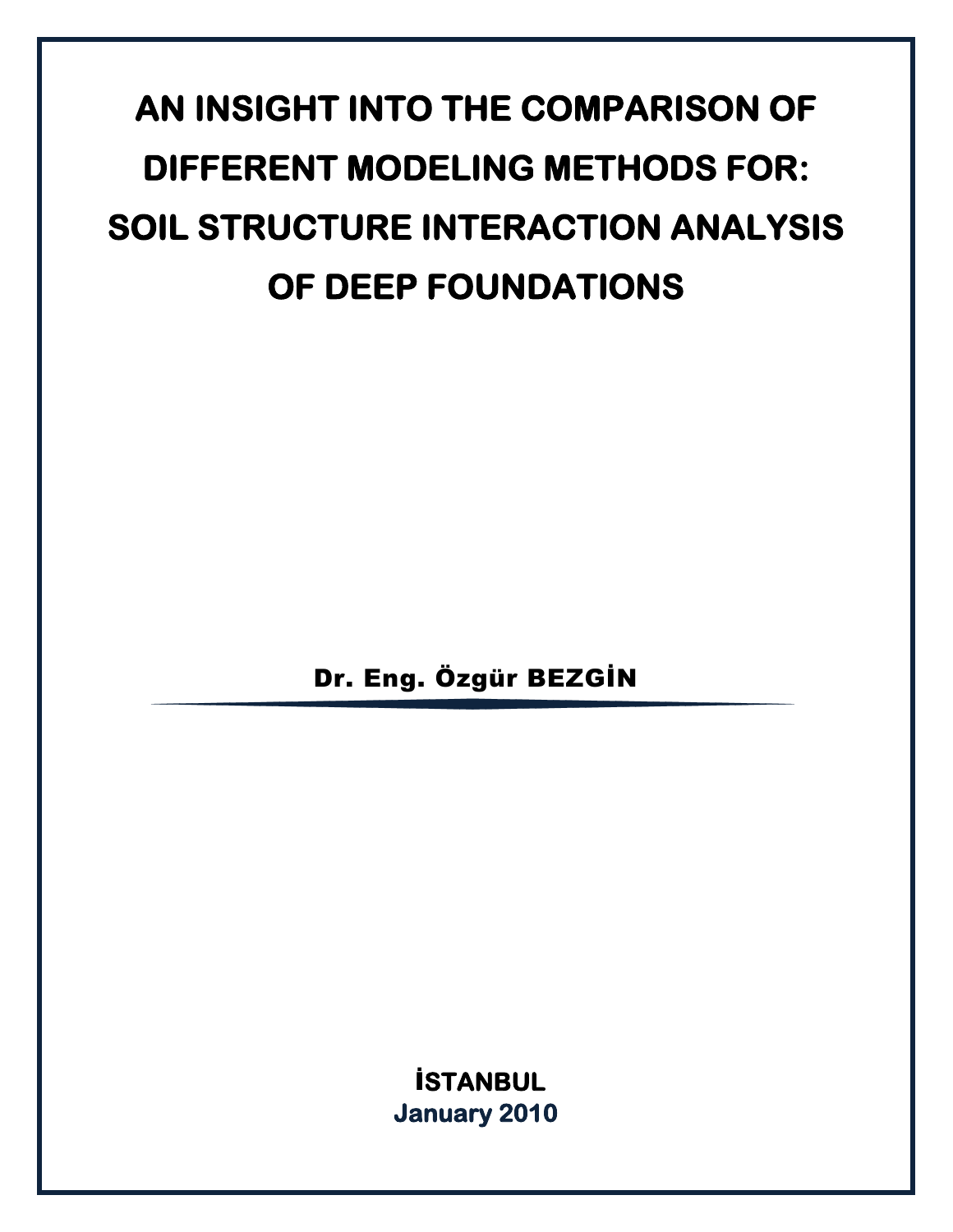# TABLE OF CONTENTS

| 1.3.1 Lateral Load Tests on Small Diameter Drilled Piers (Kumar et.al 2004)24 |  |
|-------------------------------------------------------------------------------|--|
|                                                                               |  |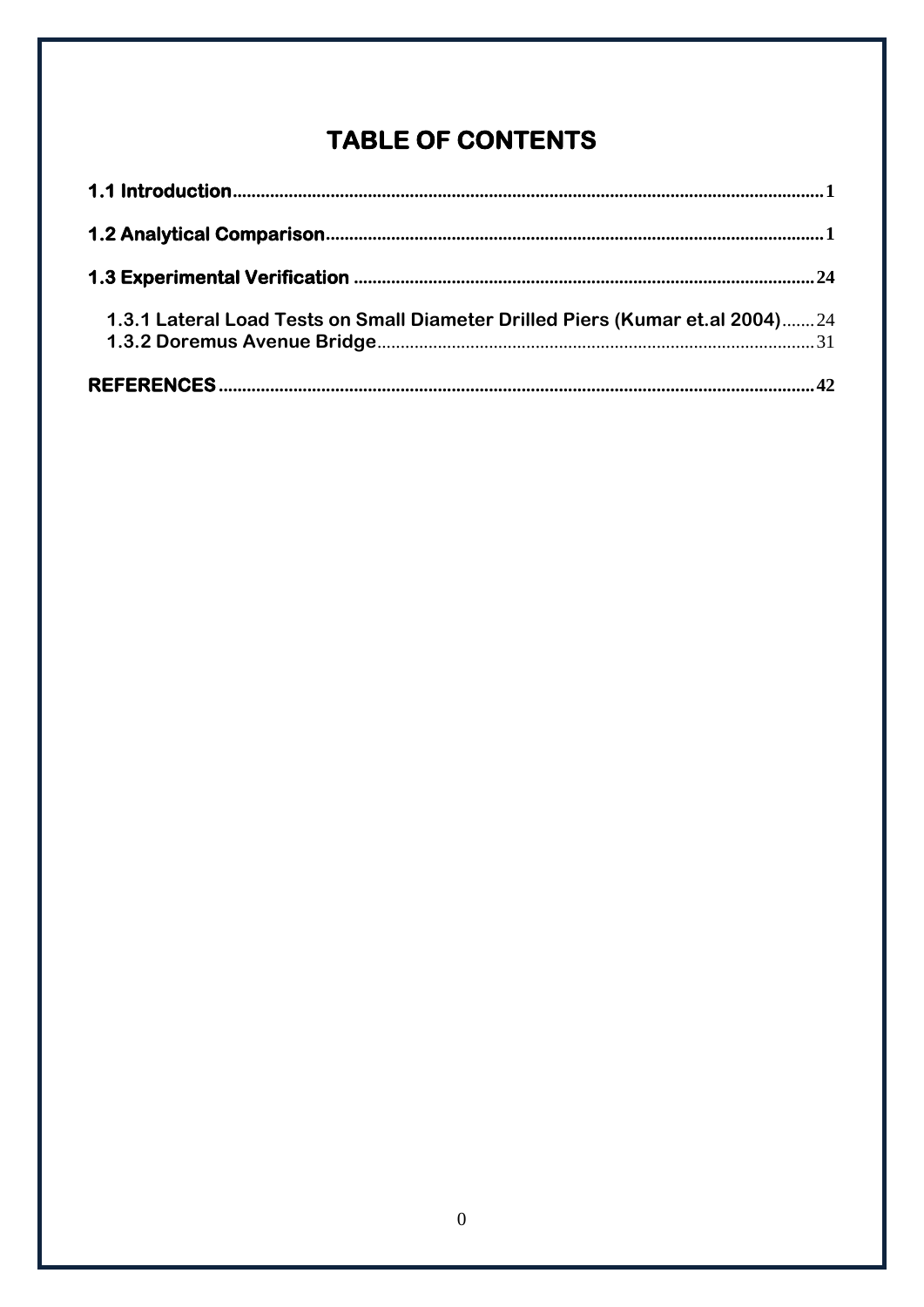# **COMPARISON OF FEM WITH EXISTING ANALTICAL MODELS AND EXPERIMENTAL RESULTS**

# <span id="page-2-0"></span>**1.1 Introduction**

**In this chapter the FE model of the soil-structure system developed in chapter three will be compared with existing analytical models and experimental results. The existing analytical models include: 1) The Winkler beam model (Spring model) where the soil is modeled as a series of independent springs at certain intervals along the depth of the shaft, 2) The LPILE model, which is a commercial program, engineered for deep-foundation analysis, and which makes use of the previously discussed subgrade reaction theory and p-y curves.**

**The work presented in this chapter is to compare the results obtained for the laterally loaded drilled shaft analyzed by the three dimensional finite element models with the soil modeled as a continuum, and by comparing them to the spring model, the LPILE and experimental data obtained from various field tests.**

### <span id="page-2-1"></span>**1.2 Analytical Comparison**

**In this section, the results from the 3D FE soil continuum models (Both the type-1 and type-2 models), for the lateral load analysis are compared with those from the spring FE model and the LPILE model. Details of the Winkler beam (spring model) can be found in book titled "An Insight into the Theoretical Background of SSI".** 

**The non-linear load-displacement characteristics of the soil were obtained using the API procedure. The depth of the effective soil layers in resisting lateral loads is related to the slenderness of the shaft. The API procedure provides results for this effective region only. For soil depths beyond 5D, the effectiveness of the soil layers in resisting lateral loads diminishes. It is seen in table 1.4 in book titled "An** 

1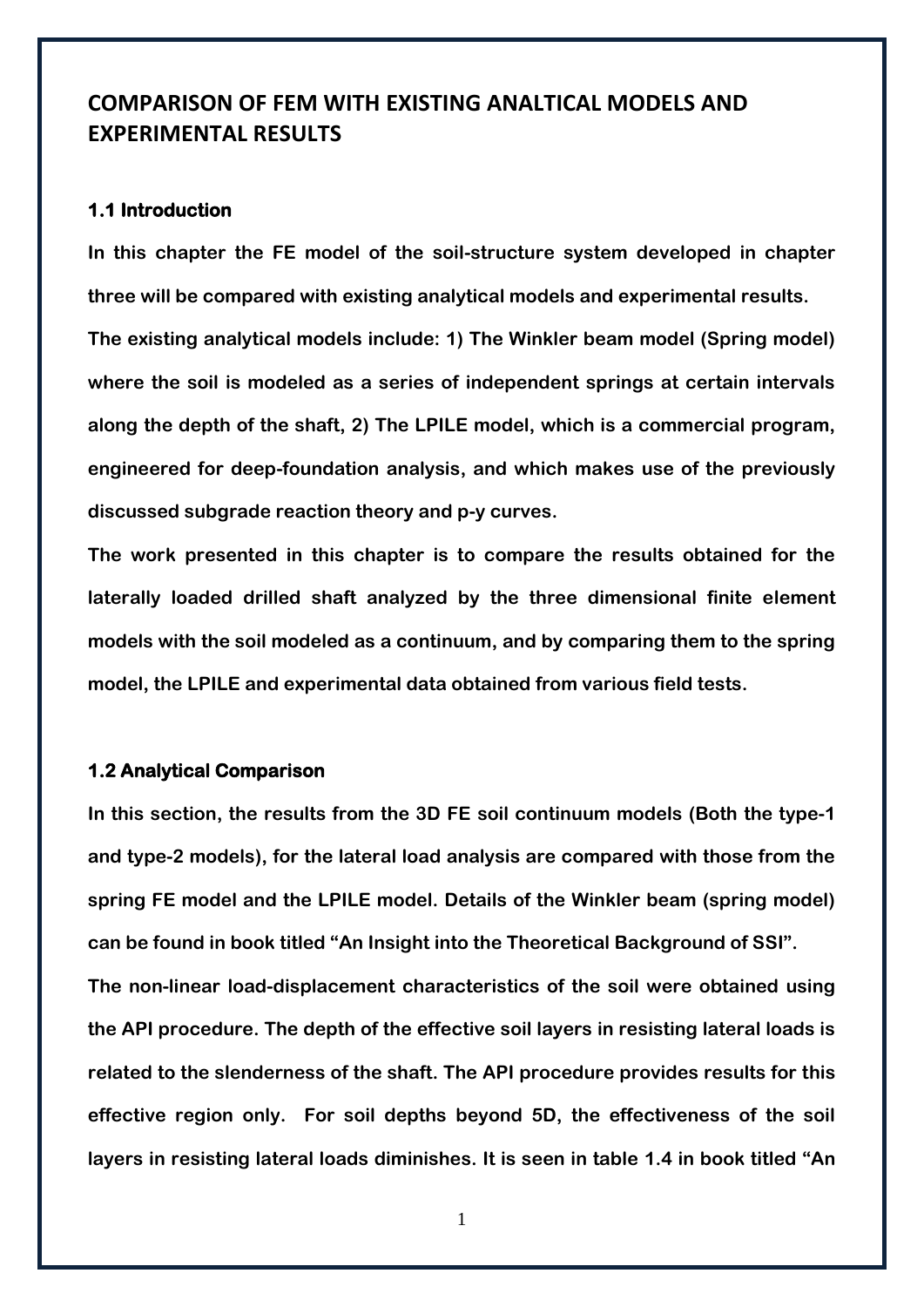Insight into the Theoretical Background of SSI" that the value of the coefficients A<sub>1</sub> **and B<sup>1</sup> become constant beyond a depth to diameter ratio (x/B) of 5. Figure 1.1, 1.2 and 1.3 shows non-linear p-y curves obtained at various depths up to 6D of soil depth. Beyond these depths, the yield strength of the soil increases, and only the linear elastic part of the soil behavior is accounted for. Table 1.1 and 1.2 summarize the necessary parameters for the development of the p-y curves for the 100ft deep and 6ft diameter shaft, and the p-y values respectively.**

The following parameters:  $\phi$ =37°,  $\gamma$ =120pcf, K<sub>o</sub>=0.4, n<sub>h</sub>=50pci, B=6ft were used to **generate the p-y curves. The tabulations for the 50ft deep shaft and the 20ft shaft are similar and therefore will not be shown. P-y curves for the other shaft depths such as 80ft, 60ft, 40t and 30ft have also been generated with the same procedure. The load-displacement characteristics for the soil have been represented by the py curves for the FE spring model. The stress-strain relationship for the soil is specified for the 3D FE soil continuum model. For a given constant of subgrade reaction, the elastic modulus was assumed to vary linearly with depth for the cohesionless soil. The elastic perfectly plastic model for the soil requires the strain**  level where the plastic behavior will prevail. The ratio of  $p_k/y_k$  as well as the **multiplication of n<sup>h</sup> with depth is the elastic modulus value for that depth. The effective soil layer around the shaft for type-1 shaft was taken as 2.5D. In order to**  specify the strain level where the plastic behavior prevails, the value of  $y_k$  is **divided by 2.5D.**

**Aside from verification purposes, there were two other reasons for the comparison of the models: 1) to examine the effect of soil shear coupling and 2) to examine the effect of soil selfweight deformation in the lateral load deformation of the shaft. To this end, both the type-1 FEM where the shear coupling can be observed, and type-2 FEM where the shear coupling and the soil selfweight deformations can be**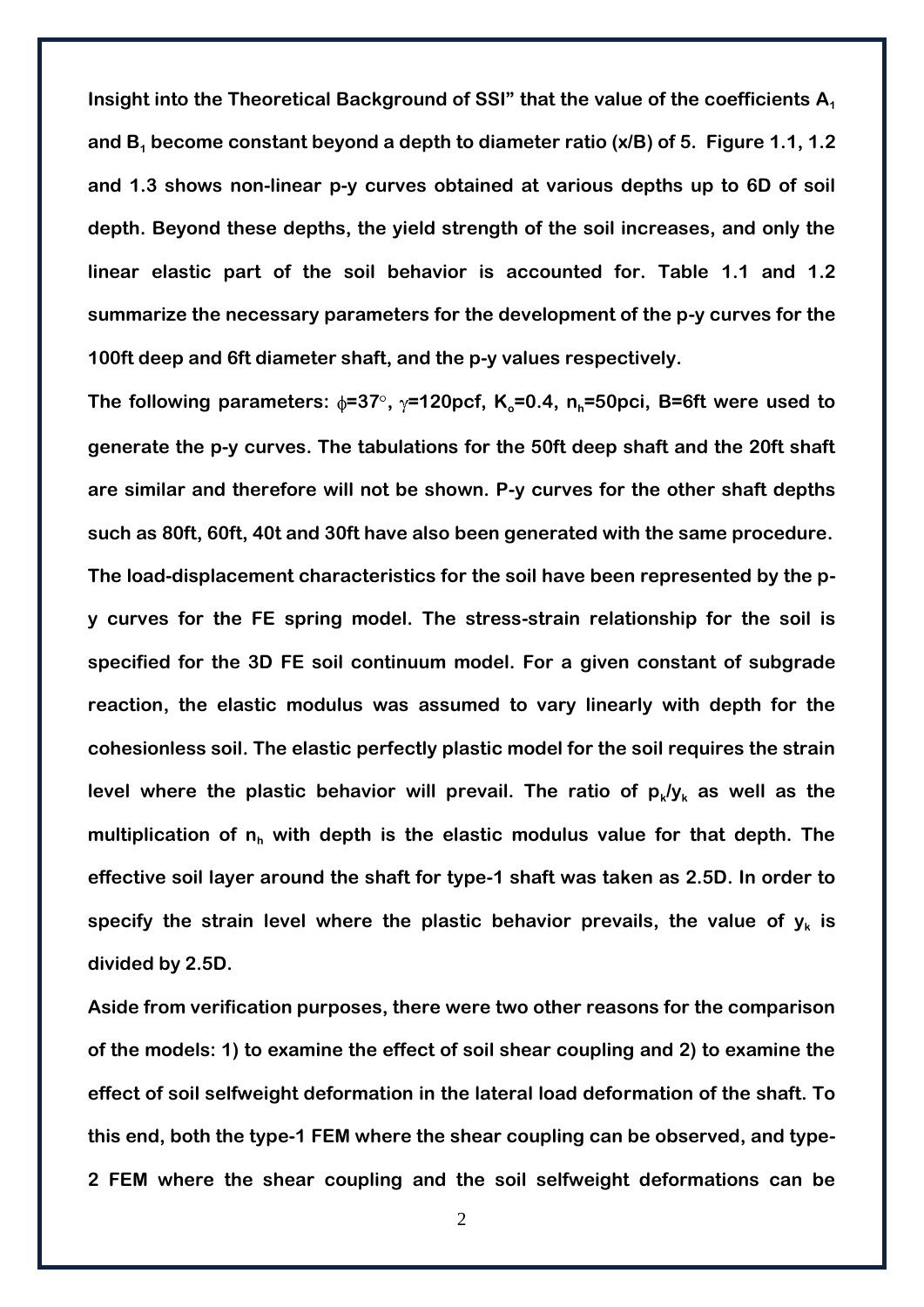**observed are compared with the spring models and the LPILE model. The surface friction for the soil continuum model has not been included in the analysis in order to exclude its effect.** 



**Figure 1.1 – p-y curves obtained by the API procedure for the effective zone of a 100ft deep 6ft diameter shaft in dense sand with nh=50pci for various depths.**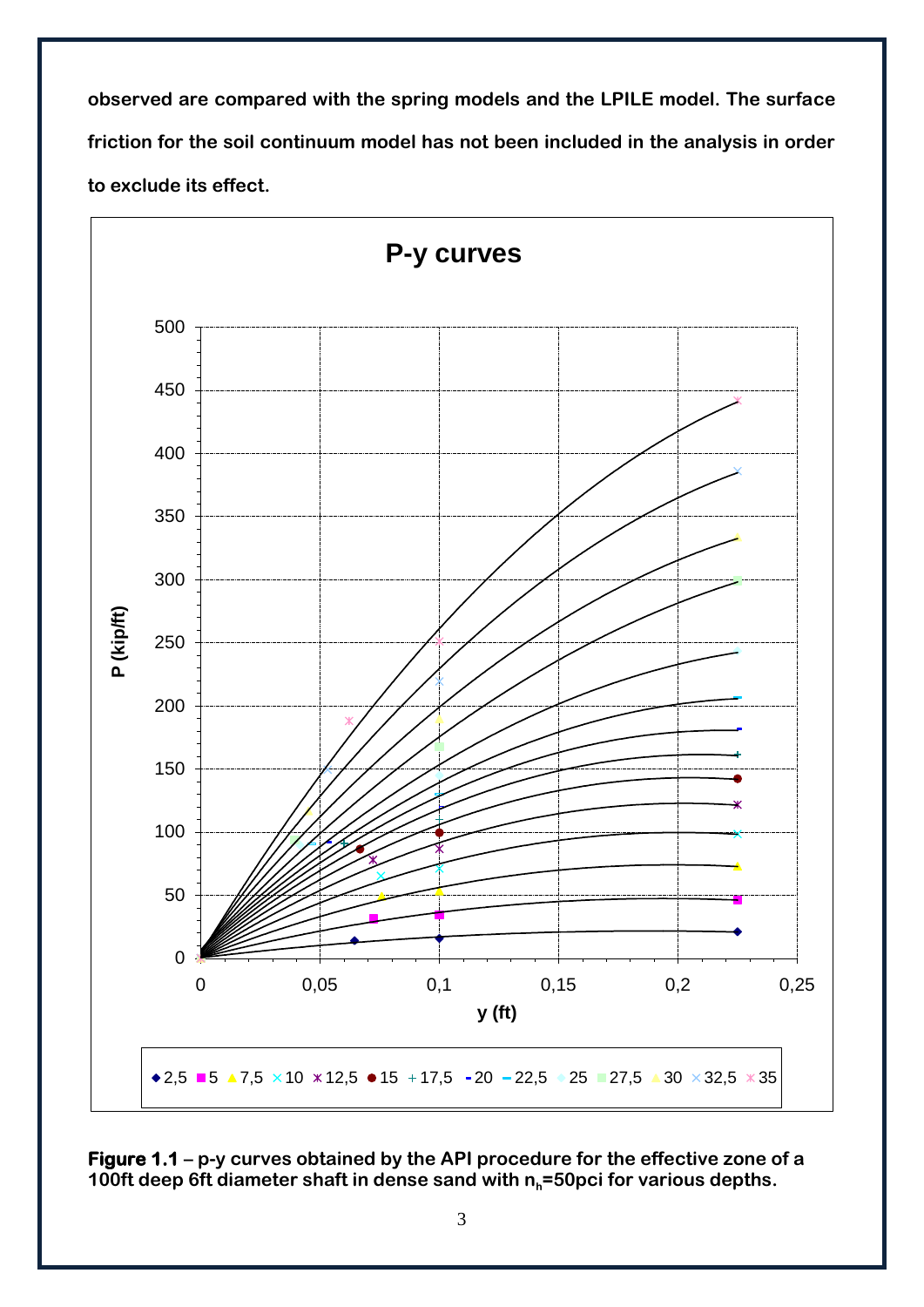

**Figure 1.2 – p-y curves obtained by the API procedure for the effective zone of a 50ft deep 6ft diameter shaft in dense sand with nh=50pci for various depths.**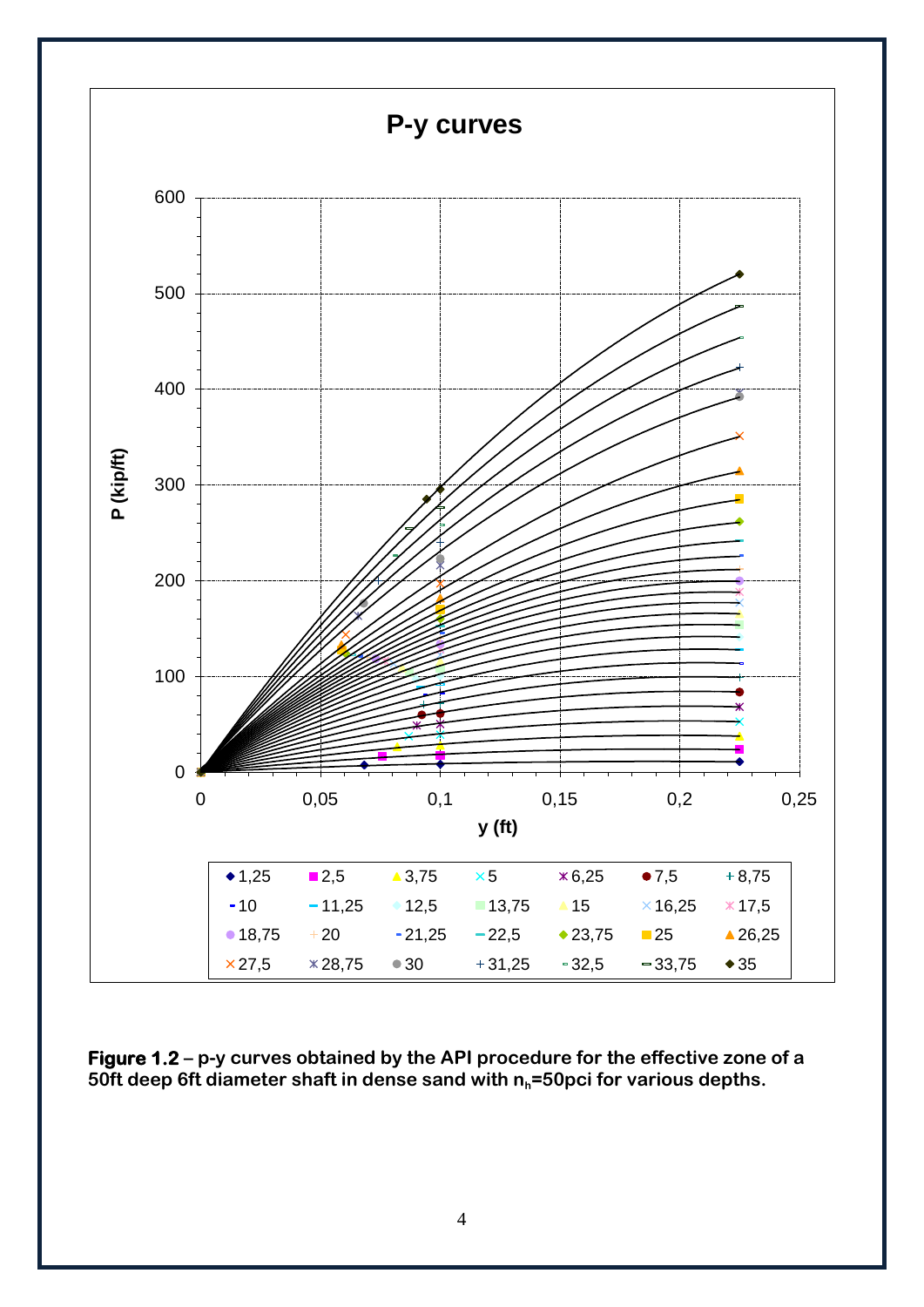**Table 1.1 - Parameters needed to generate API p-y curves for a 100ft deep shaft 6ft in diameter.**

| x(ft) | $\mathbf{p_{cr}}$ | $\mathbf{p}_{\text{cd}}$ | x/B   | A              | в     | m      | n     | C       |
|-------|-------------------|--------------------------|-------|----------------|-------|--------|-------|---------|
| 0     | 0.00              | 0.00                     | 0     | 2.8688         | 2.175 | 0      |       |         |
| 2.5   | 9.27              | 114.75                   | 0.417 | 2.54151        | 1.903 | 47.323 | 3.728 | 32.72   |
| 5     | 23.61             | 229.50                   |       | 0.833 2.232441 | 1.653 | 109.49 | 3.563 | 74.45   |
| 7.5   | 43.01             | 344.25                   | 1.25  | 1.945542       | 1.424 | 179.59 | 3.41  | 120.30  |
| 10    | 67.49             | 459.00                   |       | 1.667 1.684763 | 1.218 | 252.27 | 3.257 | 166.62  |
| 12.5  | 97.03             | 573.76                   |       | 2.083 1.454053 | 1.035 | 324.92 | 3.092 | 211.56  |
| 15    | 131.64            | 688.51                   | 2.5   | 1.257363       | 0.879 | 398.73 | 2.901 | 255.83  |
| 17.5  | 171.32            | 803.26                   |       | 2.917 1.098641 | 0.749 | 479.83 | 2.673 | 303.52  |
| 20    | 216.07            | 918.01                   |       | 3.333 0.981837 | 0.646 | 580.36 | 2.405 | 363.59  |
| 22.5  | 265.89            | 1032.76                  | 3.75  | 0.910902       | 0.573 | 719.62 | 2.116 | 452.08  |
| 25    | 320.77            | 1147.51                  |       | 4.167 0.889784 | 0.529 | 925.15 | 1.835 | 595.39  |
| 27.5  | 380.73            | 1262.26                  |       | 4.583 0.922433 | 0.517 | 1233.9 | 1.596 | 833.35  |
| 30    | 445.75            | 1377.01                  | 5     | 0.88           | 0.5   | 1355.1 | 1.645 | 903.77  |
| 32.5  | 515.84            | 1491.77                  | 5.417 | 0.88           | 0.5   | 1568.1 | 1.645 | 1045.88 |
| 35    | 591.00            | 1606.52                  | 5.833 | 0.88           | 0.5   | 1796.6 | 1.645 | 1198.27 |
| 37.5  | 671.22            | 1721.27                  | 6.25  | 0.88           | 0.5   | 2040.5 | 1.645 | 1360.94 |
| 40    | 756.52            | 1836.02                  | 6.667 | 0.88           | 0.5   | 2299.8 | 1.645 | 1533.88 |
| 42.5  | 846.88            | 1950.77                  | 7.083 | 0.88           | 0.5   | 2574.5 | 1.645 | 1717.09 |
| 45    | 942.32            | 2065.52                  | 7.5   | 0.88           | 0.5   | 2864.6 | 1.645 | 1910.58 |
| 47.5  | 1042.82           | 2180.27                  | 7.917 | 0.88           | 0.5   | 3170.2 | 1.645 | 2114.35 |
| 50    | 1148.38           | 2295.02                  | 8.333 | 0.88           | 0.5   | 3491.1 | 1.645 | 2328.40 |
| 52.5  | 1259.02           | 2409.78                  | 8.75  | 0.88           | 0.5   | 3827.4 | 1.645 | 2552.72 |
| 55    | 1374.73           | 2524.53                  | 9.167 | 0.88           | 0.5   | 4179.2 | 1.645 | 2787.32 |
| 57.5  | 1495.50           | 2639.28                  | 9.583 | 0.88           | 0.5   | 4546.3 | 1.645 | 3032.19 |
| 60    | 1621.34           | 2754.03                  | 10    | 0.88           | 0.5   | 4928.9 | 1.645 | 3287.34 |
| 62.5  | 1752.25           | 2868.78                  | 10.42 | 0.88           | 0.5   | 5326.9 | 1.645 | 3552.77 |
| 65    | 1888.23           | 2983.53                  | 10.83 | 0.88           | 0.5   | 5740.2 | 1.645 | 3828.47 |
| 67.5  | 2029.28           | 3098.28                  | 11.25 | 0.88           | 0.5   | 6169   | 1.645 | 4114.45 |
| 70    | 2175.40           | 3213.03                  | 11.67 | 0.88           | 0.5   | 6613.2 | 1.645 | 4410.71 |
| 72.5  | 2326.58           | 3327.79                  | 12.08 | 0.88           | 0.5   | 7072.8 | 1.645 | 4717.24 |
| 75    | 2482.83           | 3442.54                  | 12.5  | 0.88           | 0.5   | 7547.8 | 1.645 | 5034.05 |
| 77.5  | 2644.15           | 3557.29                  | 12.92 | 0.88           | 0.5   | 8038.2 | 1.645 | 5361.14 |
| 80    | 2810.54           | 3672.04                  | 13.33 | 0.88           | 0.5   | 8544.1 | 1.645 | 5698.50 |
| 82.5  | 2982.00           | 3786.79                  | 13.75 | 0.88           | 0.5   | 9065.3 | 1.645 | 6046.14 |
| 85    | 3158.53           | 3901.54                  | 14.17 | 0.88           | 0.5   | 9601.9 | 1.645 | 6404.05 |
| 87.5  | 3340.12           | 4016.29                  | 14.58 | 0.88           | 0.5   | 10154  | 1.645 | 6772.24 |
| 90    | 3526.79           | 4131.04                  | 15    | 0.88           | 0.5   | 10721  | 1.645 | 7150.71 |
| 92.5  | 3718.52           | 4245.80                  | 15.42 | 0.88           | 0.5   | 11304  | 1.645 | 7539.45 |
| 95    | 3915.32           | 4360.55                  | 15.83 | 0.88           | 0.5   | 11903  | 1.645 | 7938.47 |
| 97.5  | 4117.18           | 4475.30                  | 16.25 | 0.88           | 0.5   | 12516  | 1.645 | 8347.77 |
| 100   | 4324.12           | 4590.05                  | 16.67 | 0.88           | 0.5   | 13145  | 1.645 | 8767.34 |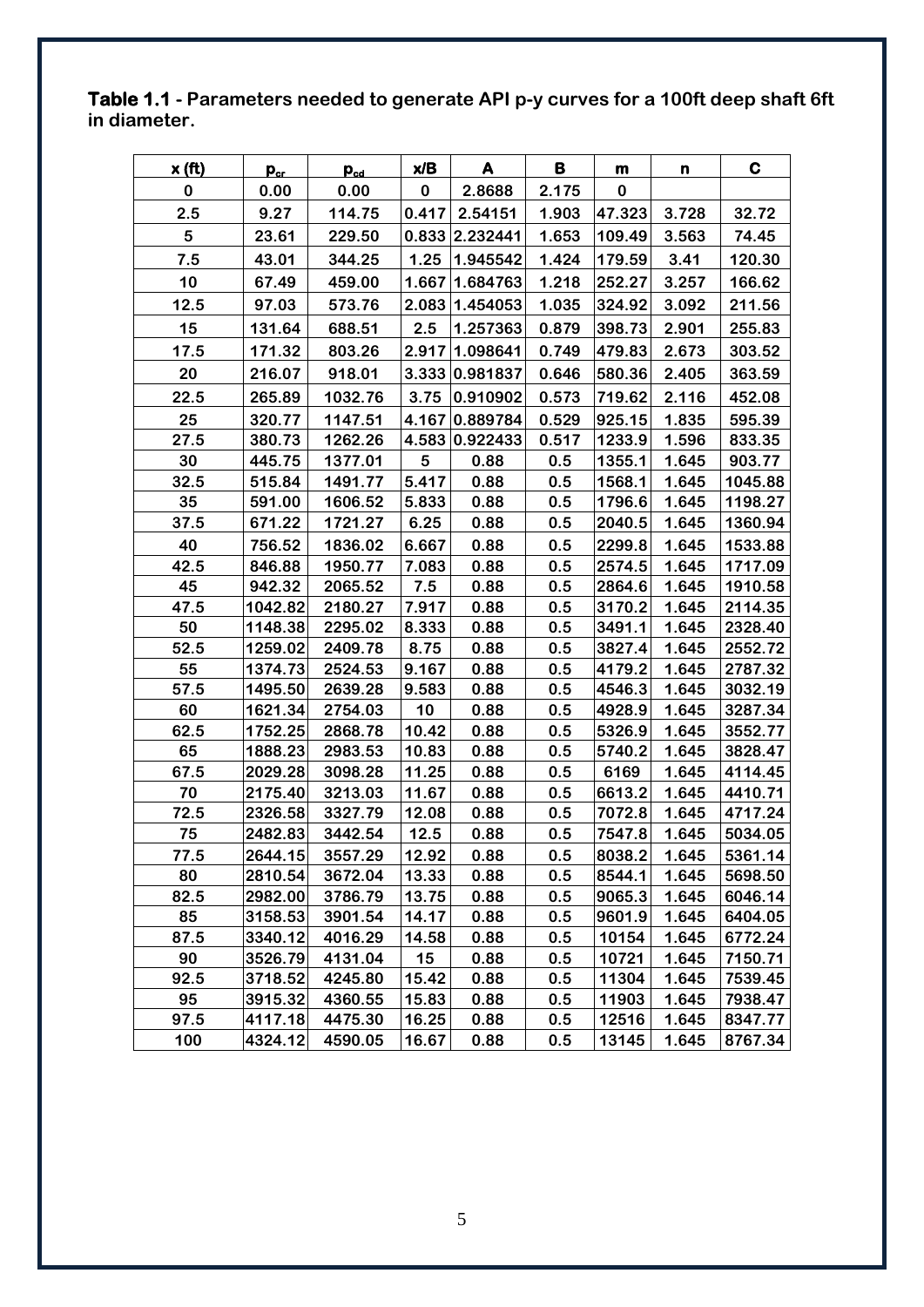

**Figure 1.3 –p-y curves obtained by the API procedure for 20ft deep 6ft diameter shaft in dense sand with nh=50pci for various depths.**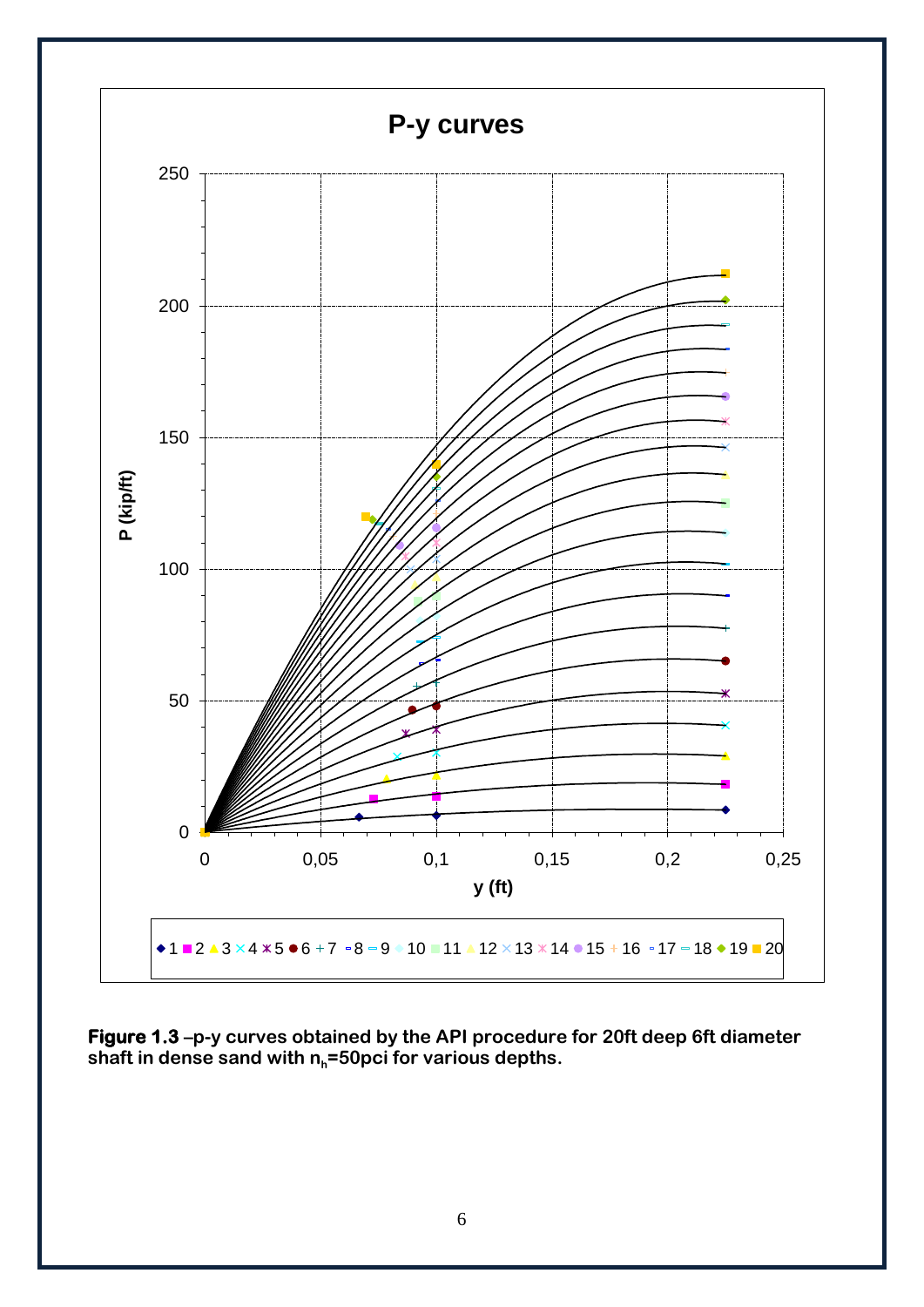|            |                  |                 |        | <b>P-Y CURVE VALUES</b>                                     |        |                           |                |       |       |
|------------|------------------|-----------------|--------|-------------------------------------------------------------|--------|---------------------------|----------------|-------|-------|
|            | <b>Elastic</b>   | <b>Yield</b>    | Yield  | <b>Reaction per ft (kip/ft)</b><br><b>Displacement (ft)</b> |        |                           |                |       |       |
| Depth (ft) | modulus<br>(ksf) | stress<br>(ksf) | strain | $\mathbf{p}_\mathbf{u}$                                     | $p_m$  | $\mathsf{p}_{\mathsf{k}}$ | y <sub>u</sub> | $y_m$ | Уĸ    |
| $\bf{0}$   | 0                | 0.0             | 0.0000 | 0.00                                                        | 0.00   | 0.00                      | 0.225          | 0.1   | 0.00  |
| 2.5        | 216              | 1.1             | 0.0051 | 23.56                                                       | 17.64  | 16.38                     | 0.225          | 0.1   | 0.076 |
| 5          | 432              | 2.5             | 0.0058 | 52.70                                                       | 39.02  | 37.50                     | 0.225          | 0.1   | 0.087 |
| 7.5        | 648              | 4.0             | 0.0062 | 83.69                                                       | 61.24  | 59.82                     | 0.225          | 0.1   | 0.092 |
| 10         | 864              | 5.4             | 0.0062 | 113.70                                                      | 82.17  | 80.36                     | 0.225          | 0.1   | 0.093 |
| 12.5       | 1080             | 6.5             | 0.0060 | 141.09                                                      | 100.47 | 97.06                     | 0.225          | 0.1   | 0.090 |
| 15         | 1296             | 7.3             | 0.0056 | 165.52                                                      | 115.68 | 108.97                    | 0.225          | 0.1   | 0.084 |
| 17.5       | 1512             | 7.7             | 0.0051 | 188.22                                                      | 128.24 | 116.22                    | 0.225          | 0.1   | 0.077 |
| 20         | 1728             | 8.0             | 0.0046 | 212.15                                                      | 139.60 | 119.94                    | 0.225          | 0.1   | 0.069 |
| 22.5       | 1944             | 8.2             | 0.0042 | 242.20                                                      | 152.25 | 122.29                    | 0.225          | 0.1   | 0.063 |
| 25         | 2160             | 8.5             | 0.0039 | 285.42                                                      | 169.78 | 127.25                    | 0.225          | 0.1   | 0.059 |
| 27.5       | 2376             | 9.6             | 0.0040 | 351.19                                                      | 196.96 | 143.80                    | 0.225          | 0.1   | 0.061 |
| 30         | 2592             | 11.8            | 0.0045 | 392.26                                                      | 222.87 | 176.34                    | 0.225          | 0.1   | 0.068 |
| 32.5       | 2808             | 15.1            | 0.0054 | 453.94                                                      | 257.92 | 226.06                    | 0.225          | 0.1   | 0.081 |
| 35         | 3024             | 19.0            | 0.0063 | 520.08                                                      | 295.50 | 285.10                    | 0.225          | 0.1   | 0.094 |
| 37.5       | 3240             | 23.6            | 0.0073 |                                                             |        | 354.45                    |                |       | 0.11  |
| 40         | 3456             | 29.0            | 0.0084 |                                                             |        | 435.13                    |                |       | 0.13  |
| 42.5       | 3672             | 35.2            | 0.0096 |                                                             |        | 528.19                    |                |       | 0.14  |
| 45         | 3888             | 42.3            | 0.0109 |                                                             |        | 634.72                    |                |       | 0.16  |
| 47.5       | 4104             | 50.4            | 0.0123 |                                                             |        | 755.85                    |                |       | 0.18  |
| 50         | 4320             | 59.5            | 0.0138 |                                                             |        | 892.73                    |                |       | 0.21  |
| 52.5       | 4536             | 69.8            | 0.0154 |                                                             |        | 1046.55                   |                |       | 0.23  |
| 55         | 4752             | 81.2            | 0.0171 |                                                             |        | 1218.51                   |                |       | 0.26  |
| 57.5       | 4968             | 94.0            | 0.0189 |                                                             |        | 1409.87                   |                |       | 0.28  |
| 60         | 5184             | 108.1           | 0.0209 |                                                             |        | 1621.89                   |                |       | 0.31  |
| 62.5       | 5400             | 123.7           | 0.0229 |                                                             |        | 1855.88                   |                |       | 0.34  |
| 65         | 5616             | 140.9           | 0.0251 |                                                             |        | 2113.17                   |                |       | 0.38  |
| 67.5       | 5832             | 159.7           | 0.0274 |                                                             |        | 2395.10                   |                |       | 0.41  |
| 70         | 6048             | 180.2           | 0.0298 |                                                             |        | 2703.08                   |                |       | 0.45  |
| 72.5       | 6264             | 202.6           | 0.0323 |                                                             |        | 3038.50                   |                |       | 0.49  |
| 75         | 6480             | 226.9           | 0.0350 |                                                             |        | 3402.80                   |                |       | 0.53  |
| 77.5       | 6696             | 253.2           | 0.0378 |                                                             |        | 3797.45                   |                |       | 0.57  |
| 80         | 6912             | 281.6           | 0.0407 |                                                             |        | 4223.94                   |                |       | 0.61  |
| 82.5       | 7128             | 312.3           | 0.0438 |                                                             |        | 4683.77                   |                |       | 0.66  |
| 85         | 7344             | 345.2           | 0.0470 |                                                             |        | 5178.49                   |                |       | 0.71  |
| 87.5       | 7560             | 380.6           | 0.0503 |                                                             |        | 5709.66                   |                |       | 0.76  |
| 90         | 7776             | 418.6           | 0.0538 |                                                             |        | 6278.86                   |                |       | 0.81  |
| 92.5       | 7992             | 459.2           | 0.0575 |                                                             |        | 6887.70                   |                |       | 0.86  |
| 95         | 8208             | 502.5           | 0.0612 |                                                             |        | 7537.83                   |                |       | 0.92  |
| 97.5       | 8424             | 548.7           | 0.0651 |                                                             |        | 8230.89                   |                |       | 0.98  |
| 100        | 8640             | 597.9           | 0.0692 |                                                             |        | 8968.57                   |                |       | 1.04  |

**Table 1.2 – Non-linear p-y curves and material properties for the soil layers.**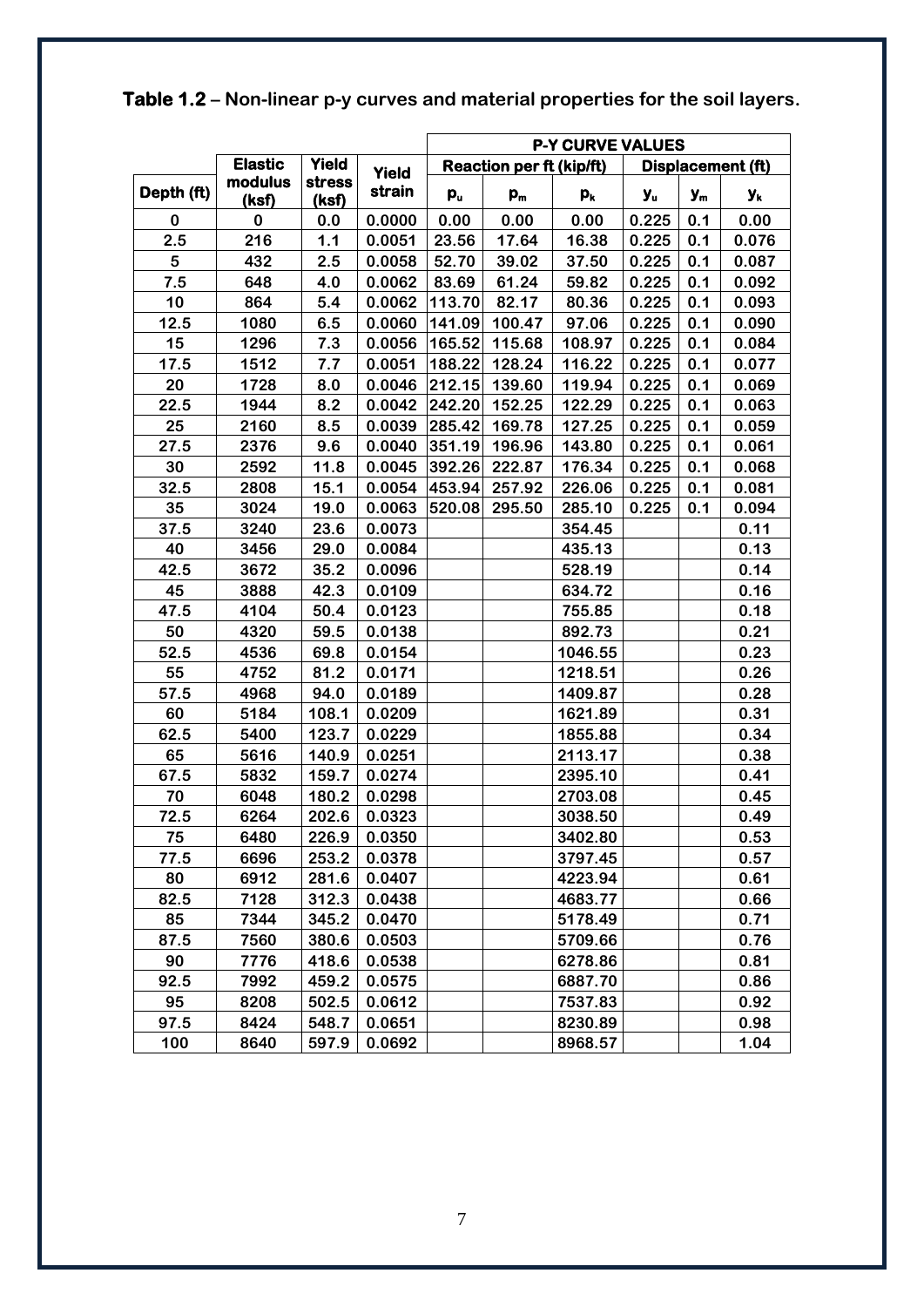**Comparisons of results from the various models were made for the following shaft depths (H): 100ft, 80ft, 60ft, 50ft, 40ft, 30ft and 20ft with a 20ft column height and 6 ft diameter. In order to isolate the effect of fixed support conditions, the shafts were supported on very stiff soil at the bottom with no friction. Four models were compared: 1) Spring model, 2) LPILE, 3) Type-1 FEM, 4) Type-2 FEM. The notation FEM\* will be used to define the type-2 finite element continuum model and the notation FEM will be used to define the type-1 finite element model continuum model. Figures 1.4, 1.5 and 1.6 show the variation of displacements, moments and shears for 100ft, 80ft, 60ft, 50ft, 40ft, and 30ft shafts. In all these figures, the spring model and the LPILE overestimated the shaft displacements, moments and shears. Differences have been observed in the value as well as the location of maximum moment. The shear value was at the highest value at the ground level except for the 30ft and 20ft deep shafts. In these figures, the results estimated by the LPILE was the highest and the results estimated by the FEM\* were the lowest. The displacements, moments and shears from the FEM\* and the spring model for the various shaft depths are shown in figures 1.7, 1.8 and 1.9 respectively. These figures show the combined effect of shear coupling and selfweight deformations on the shaft response.**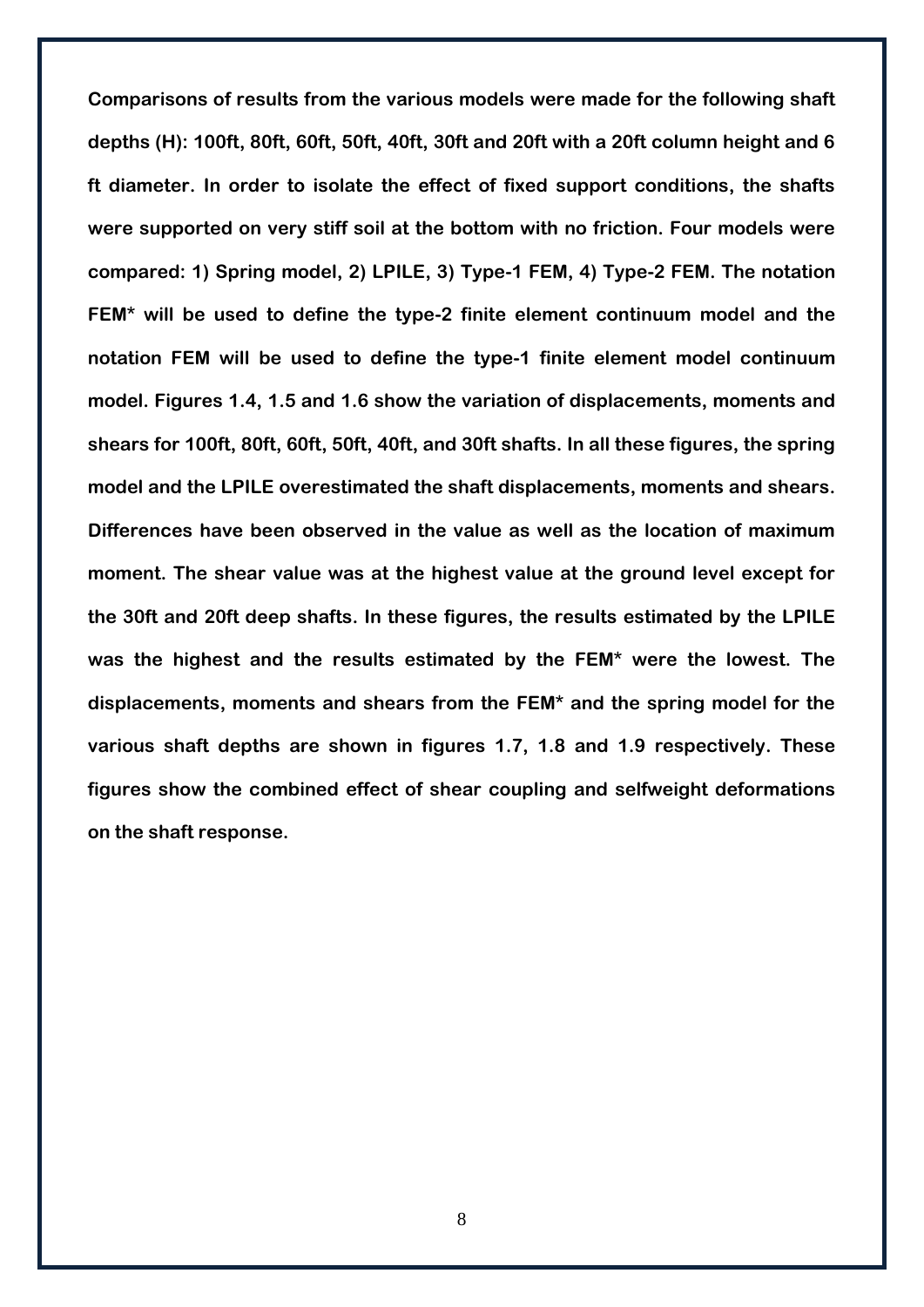

**Figure 1.4 – Displacement, moment and shear diagrams for 100ft and 80ft deep shafts**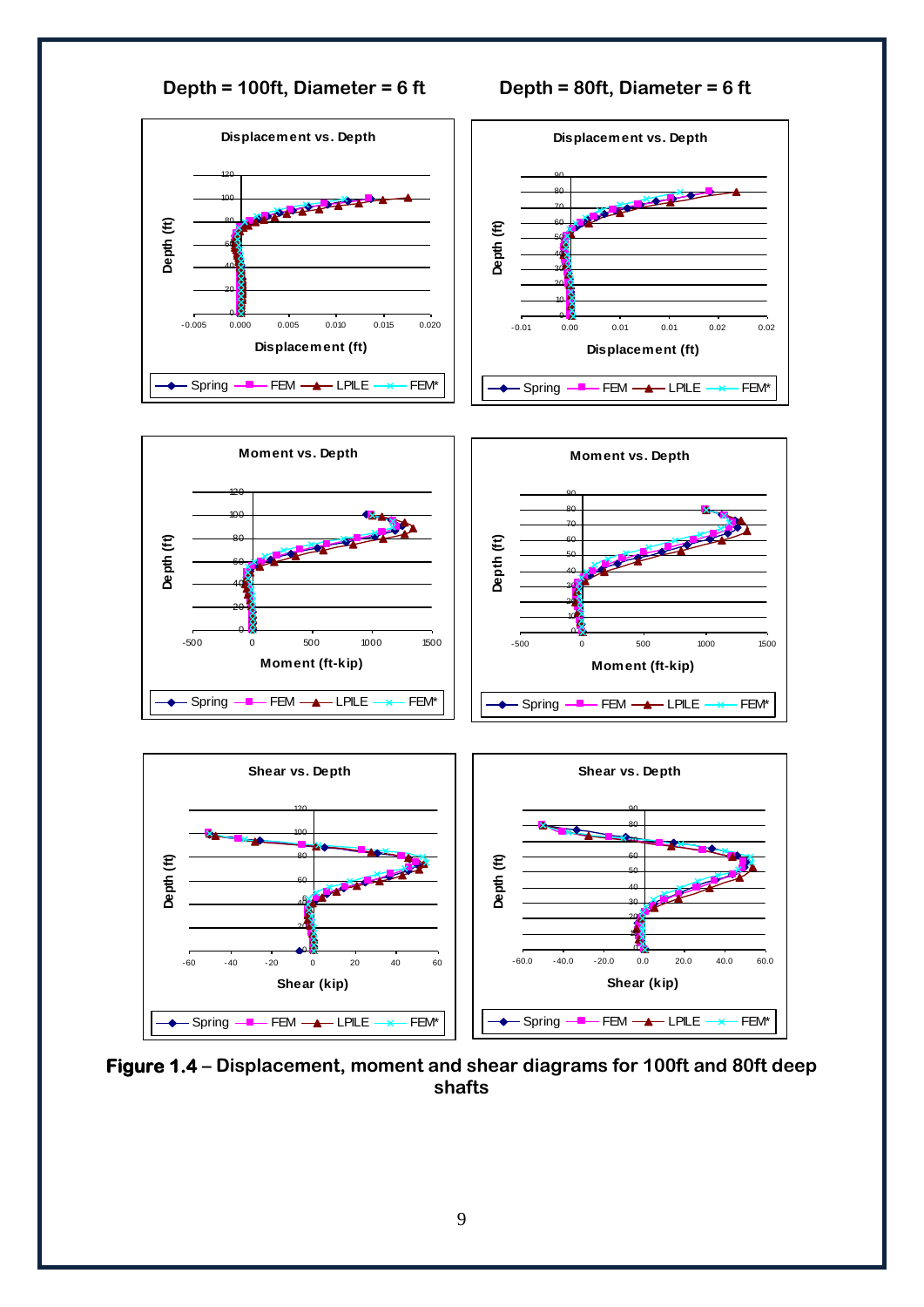

**Figure 1.5 – Displacement, moment and shear diagrams for 60ft and 50ft deep shafts.**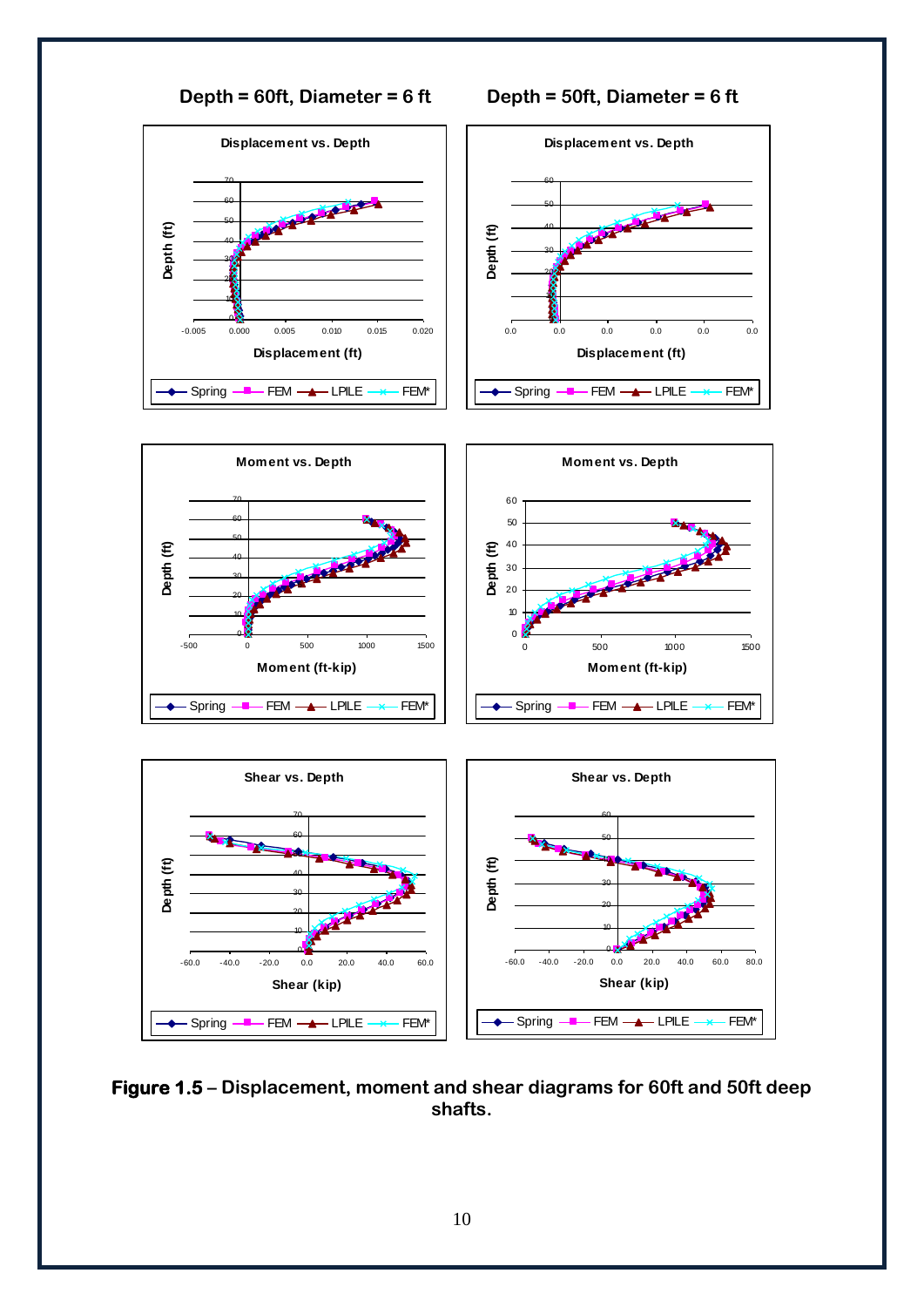









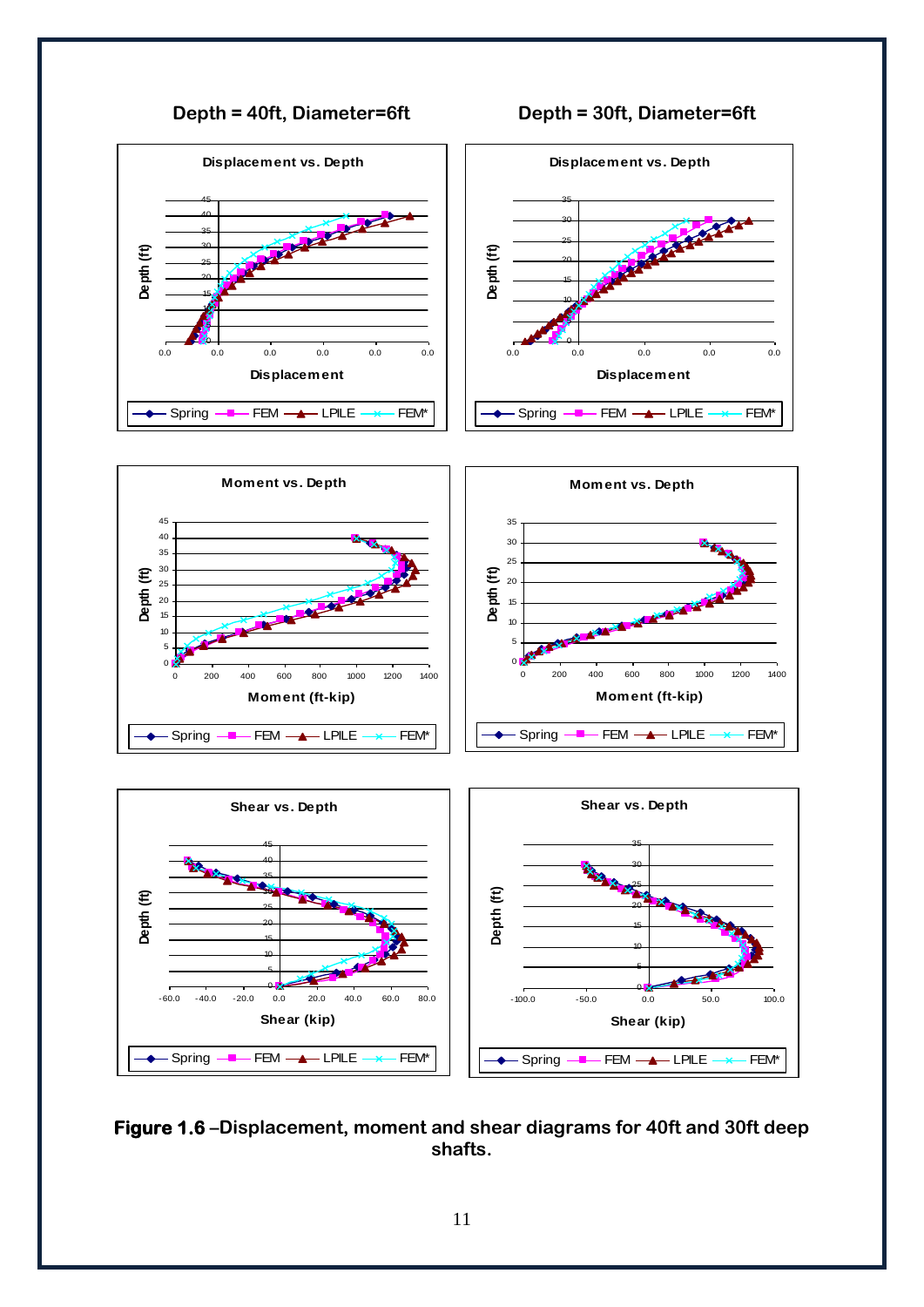

**Figure 1.7 – Variation of displacement for the spring model and the 3D soil continuum model, for various shaft depths.**



**Figure 1.8 –Variation of moment for the spring model and the 3D soil continuum model, for various shaft depths.**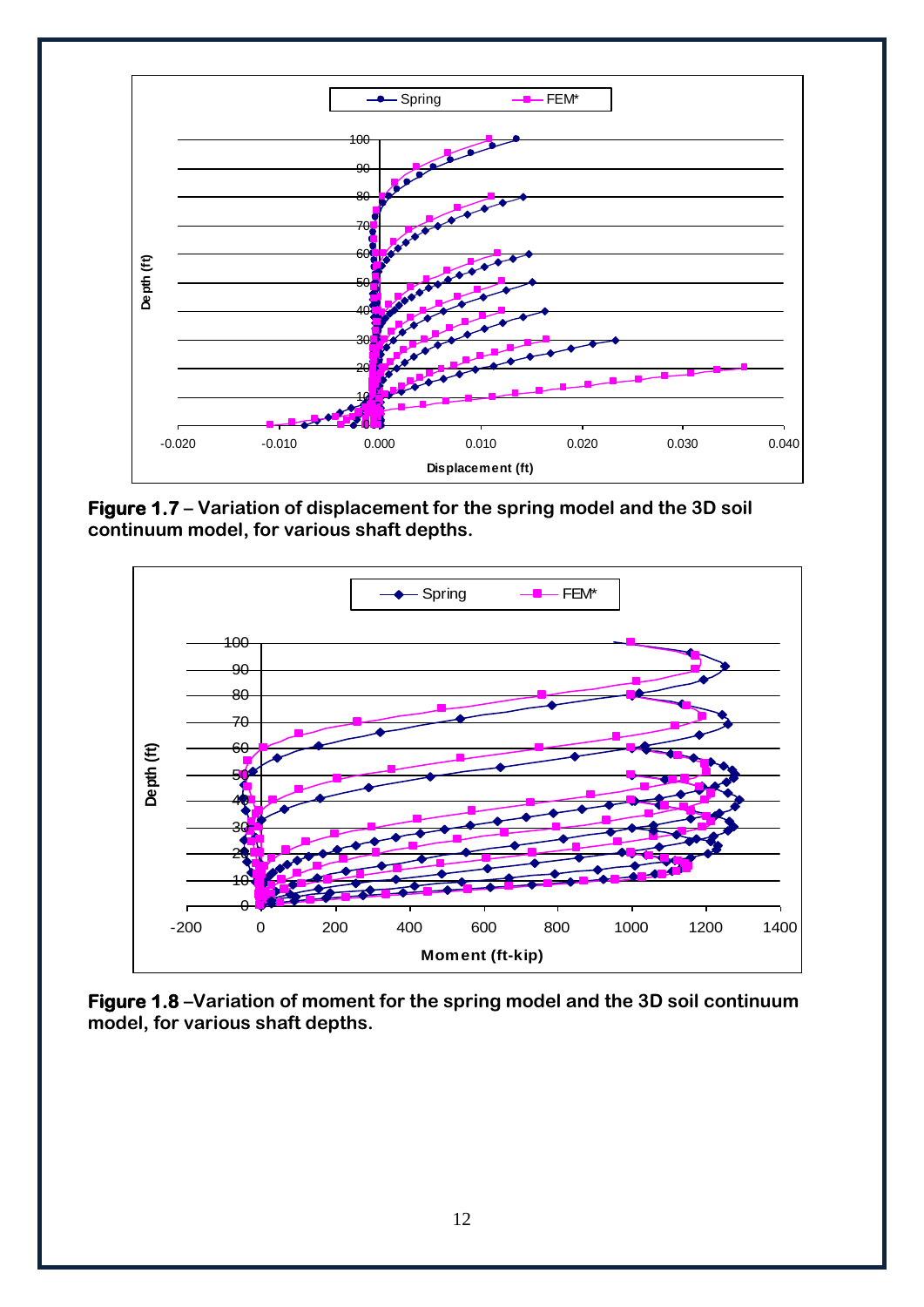

**Figure 1.9 – Variation of shear for the spring model and soil continuum model, for various shaft depths.**

**Figure 1.10 shows the maximum displacements as a function of the shaft depth to diameter ratio from various models. In order to see the effect of the model type on the displacement, the displacement values were normalized with respect to type-2 FEM displacement results, which are presented in figure 1.11. The subgrade reaction theory predicts displacement results that are approximately 25% higher than the FEM\*. As the shaft depth becomes smaller, the selfweight deformation effects on the lateral response also become smaller, thus the difference between the FEM\* and FEM plots becomes smaller. The LPILE and the spring models represent the normal support of the stiff soil layer to the 6 ft diameter shaft by a roller, as the depth of the shaft is decreased the amount of lateral movement predicted by the spring and the LPILE becomes significantly larger. In the extreme case, as the depth decreases to 0, since the soil support is completely diminished and since the shafts are roller supported, displacements will go to infinity.**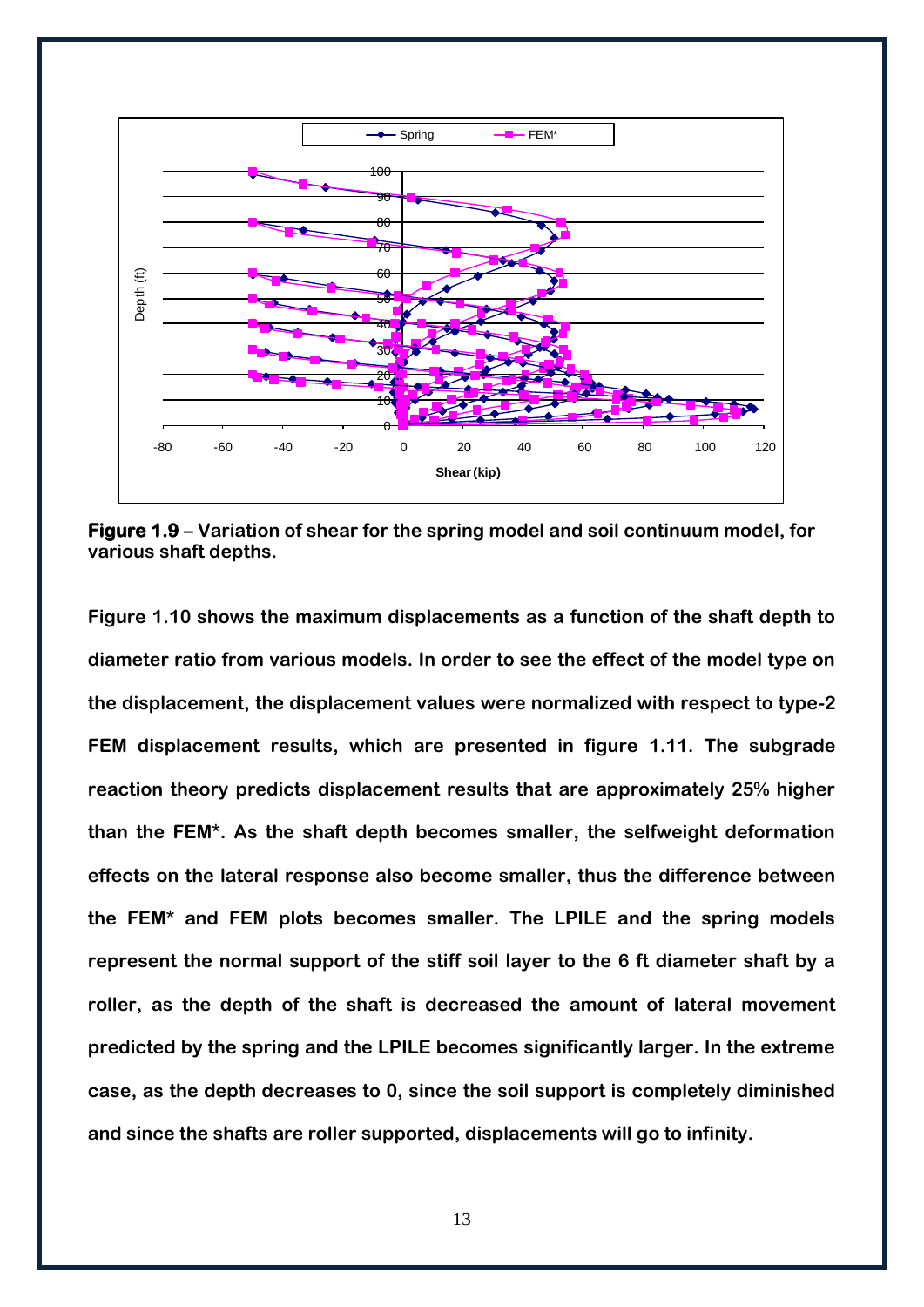

**Figure 1.10 – Variation of maximum displacements with shaft depth to diameter ratio from various models.**



**Figure 1.11 –Variation of normalized displacements with shaft depth to diameter ratio from various models.(Normalized with respect to FEM\*).**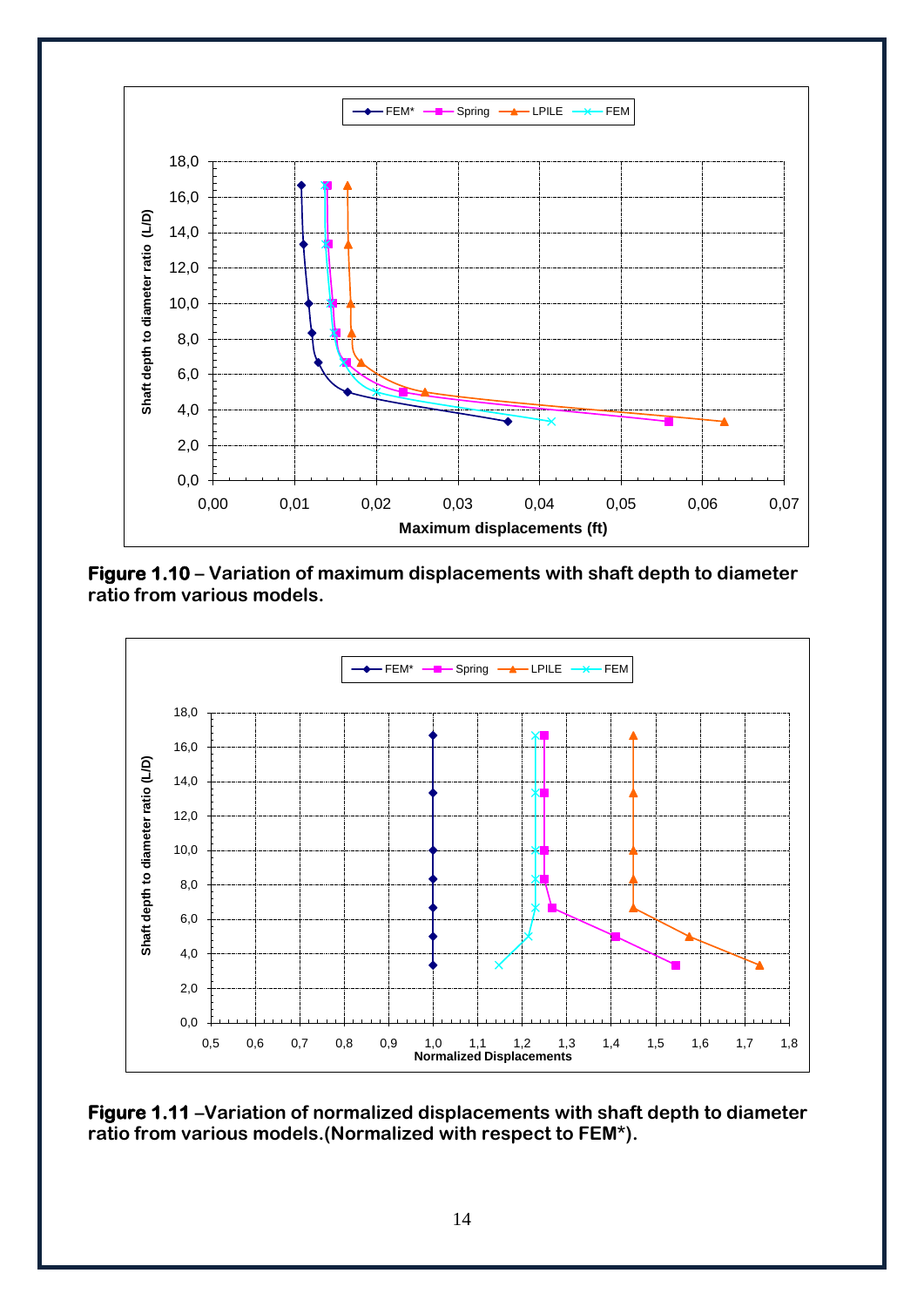**Figure 1.10 and 1.11 show that maximum displacement predicted by the Winkler beam model (spring model) and LPILE are higher than those from the 3D FE soil continuum developed in this study. This suggests that the spring model has less stiffness than the 3D FE models.**

**Normalizing the maximum displacement values with respect to the displacement of the deepest shaft i.e. that of 100ft deep 6 ft diameter shaft shows the effect of shaft depth and relative stiffness on lateral load capacity. Figure 1.12 shows the percentage increase in displacements as the shaft depth is decreased. Figure 1.12 also shows that the change in maximum displacement value is not significant for depth to diameter ratios higher than 12.5. The effective shaft depth in lateral load capacity of a deep shaft was discussed in section 1.6.1.1 of book titled "An Insight into the Theoretical Background of SSI where equation (36) referred to the relative stiffness of the shaft and soil, and the maximum depth coefficient Zmax, referred to**  the effectiveness of the shaft depth for resisting lateral loads. For  $Z_{max} \geq 5$ , the **shafts were considered long (Matlock and Reese 1961, 1962) and further increase in shaft depth did not change the lateral load capacity. The relative stiffness factor was determined as T=(EI/n<sup>h</sup> ) 1/5, and maximum depth coefficient as Zmax=L/T.**

**The relative stiffness of the SSI system, the depth coefficients and the slenderness values of the shafts are tabulated in table 1.3. Shaft depths below 65ft have Z values below 5, which places them in the transition zone between the slender behavior and rigid behavior (2 < Z < 5) according to Matlock and Reese.**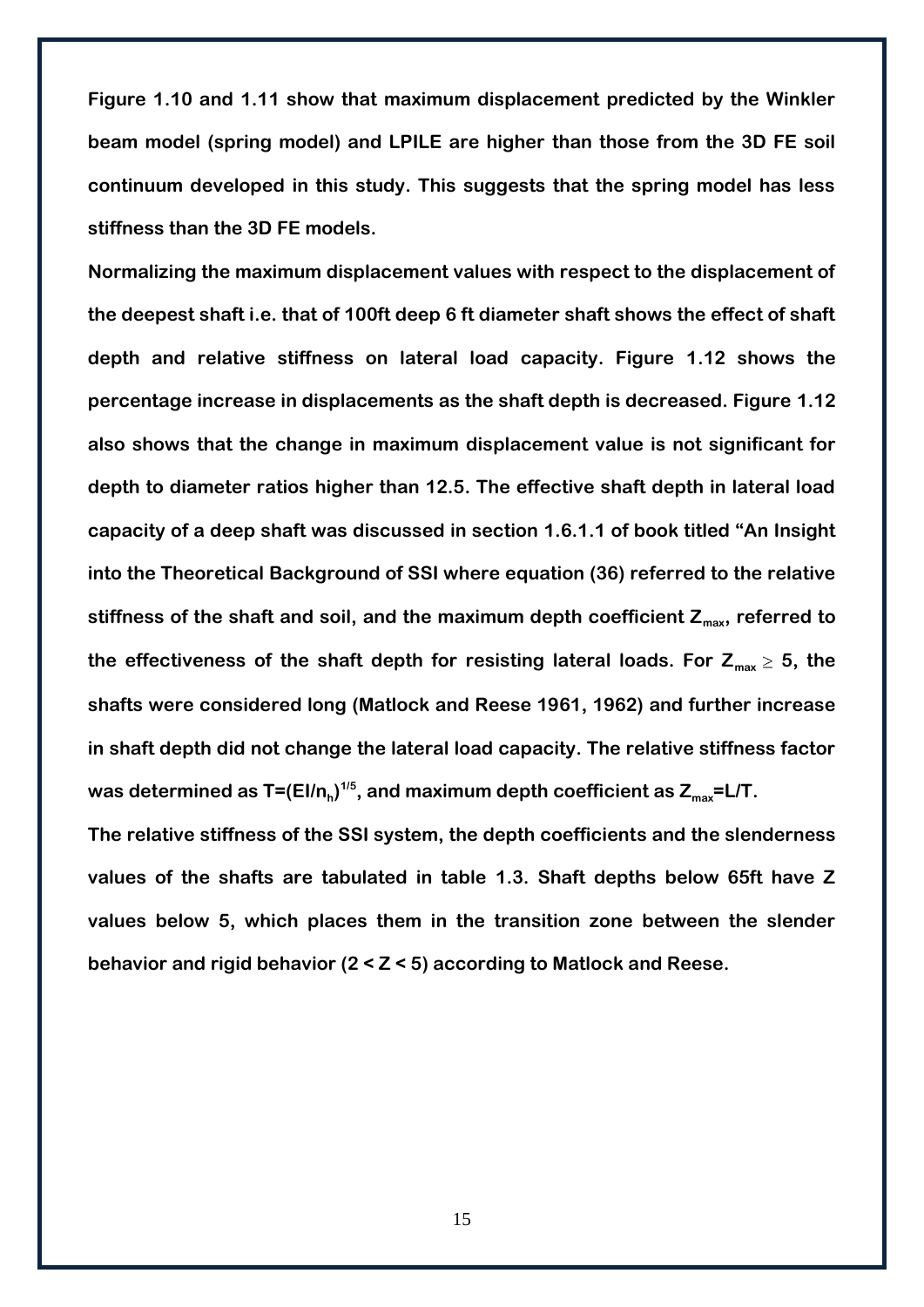**Table 1.3 – Relative stiffness and depth coefficients of the shafts.**

|                |        | TUU.U | $\mathbf{I} \cdot \mathbf{I}$ | 10.7 |
|----------------|--------|-------|-------------------------------|------|
| Diameter(ft)=  |        | 80.0  | 6.1                           | 13.3 |
| $(f(t^4)) =$   | 63.62  | 60.0  | 4.6                           | 10.0 |
| $E$ (ksf) =    | 518400 | 50.0  | 3.8                           | 8.3  |
| $n_h$ (kcf)=   | 86.4   | 40.0  | 3.1                           | 6.7  |
| $\mathsf{r} =$ | 156.87 | 30.0  | 2.3                           | 5.0  |
|                |        | ---   |                               | - -  |

|                       |        | Depth (ft) | $Z_{\rm max}$ | L/D  |
|-----------------------|--------|------------|---------------|------|
|                       |        | 100.0      | 7.7           | 16.7 |
| ameter(ft)=           | 6      | 80.0       | 6.1           | 13.3 |
| $1 (ft4) =$           | 63.62  | 60.0       | 4.6           | 10.0 |
| $E$ (ksf) =           | 518400 | 50.0       | 3.8           | 8.3  |
| n <sub>h</sub> (kcf)= | 86.4   | 40.0       | 3.1           | 6.7  |
| $T =$                 | 156.87 | 30.0       | 2.3           | 5.0  |
|                       |        | 20.0       | 1.5           | 3.3  |

**Table 1.4 shows the percentage increase in maximum displacements predicted by the various models as the shaft slenderness decreases. Note that there is a significant increase in maximum displacements below the depth of 60ft.**

**These results are in agreement with the Matlock and Reese equation, which states that, the shafts with depth coefficients (L/T) 5 or more have the same resistance to lateral load.**

**Table 1.4 – Percentage increase in maximum displacement from various models.**

|                    |      | <b>Normalized displacements</b><br>with respect to L/D1=16.7 for<br>various models. |                   |      |      |  |
|--------------------|------|-------------------------------------------------------------------------------------|-------------------|------|------|--|
| L(f <sub>t</sub> ) | L/D  | Spring FEM FEM* LPILE                                                               |                   |      |      |  |
| 100                | 16.7 | 1.00                                                                                | 1.001             | 1.00 | 1.00 |  |
| 80                 | 13.3 | 1.01                                                                                | 1.01              | 1.02 | 1.01 |  |
| 60                 | 10.0 | 1.05                                                                                | 1.051             | 1.08 | 1.02 |  |
| 50                 | 8.3  | 1.08                                                                                | 1.081             | 1.12 | 1.03 |  |
| 40                 | 6.7  | 1.17                                                                                | 1.17              | 1.19 | 1.10 |  |
| 30                 | 5.0  | 1.66                                                                                | 1.46 <sub>l</sub> | 1.52 | 1.58 |  |
| 20                 | 3.3  | 3.99                                                                                | l3.03l            | 3.34 | 3.80 |  |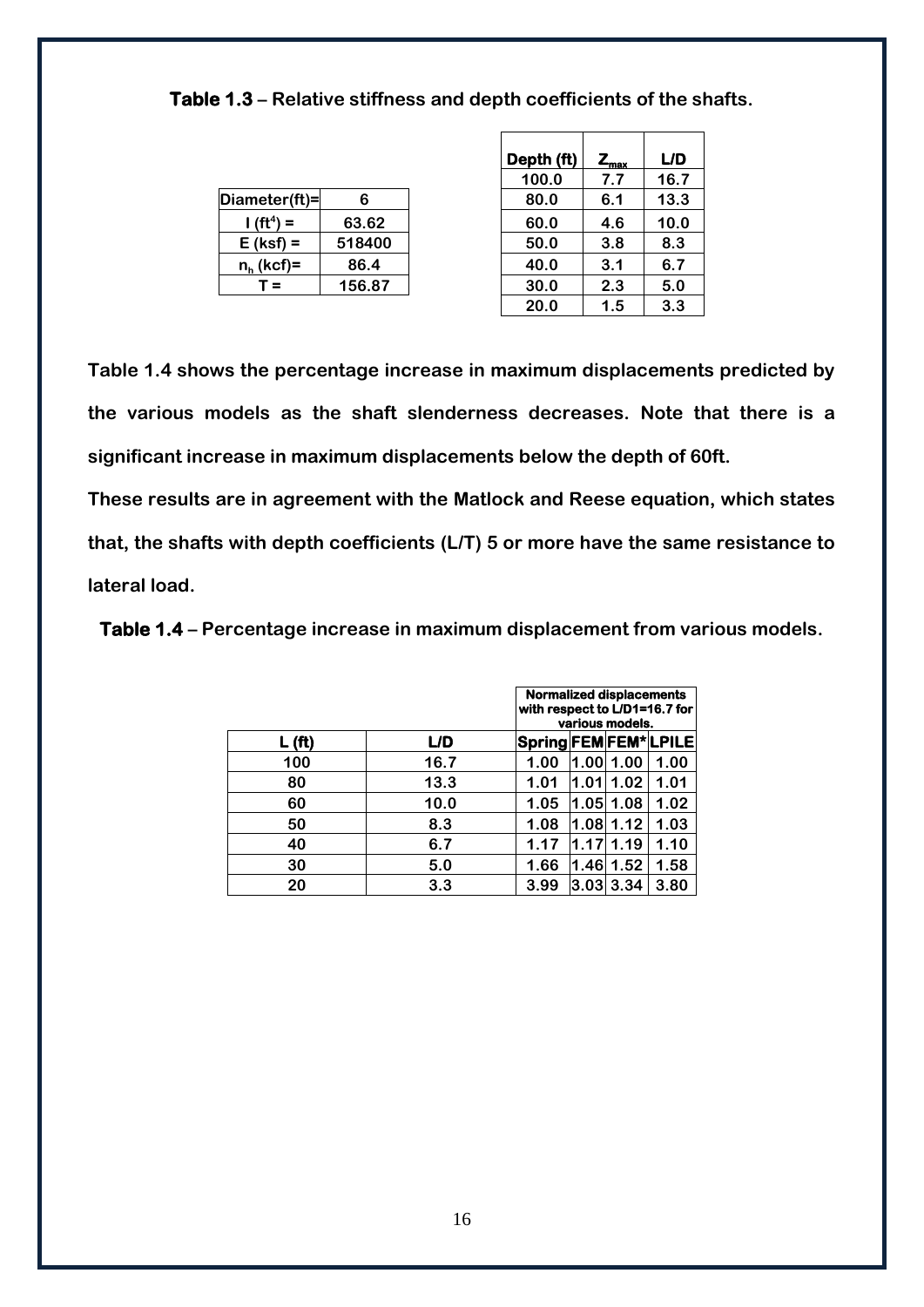

**Figure 1.12 – Variation of normalized maximum displacement with shaft depth to diameter ratio from various models (Normalized with respect to maximum L/D).**

**Figure 1.13 shows the variation of maximum moments with shaft depth to diameter ratio predicted by various models. The moment is increased down to a certain depth by the increasing displacements where the bending deformation prevails. However, a sudden shift at a depth to diameter ratio of 8 and depth coefficient value of 3.7 takes place. This is the point where the bending deformations change into rigid body motion. Due to decrease in curvature of the shaft, the moments decrease as well. Since the shafts are not fixed supported, the rigid body motion is not prevented. In other words, the depth to diameter ratio of 8 can also be viewed as the point where the support conditions become a factor in the lateral response characteristics of the shaft.**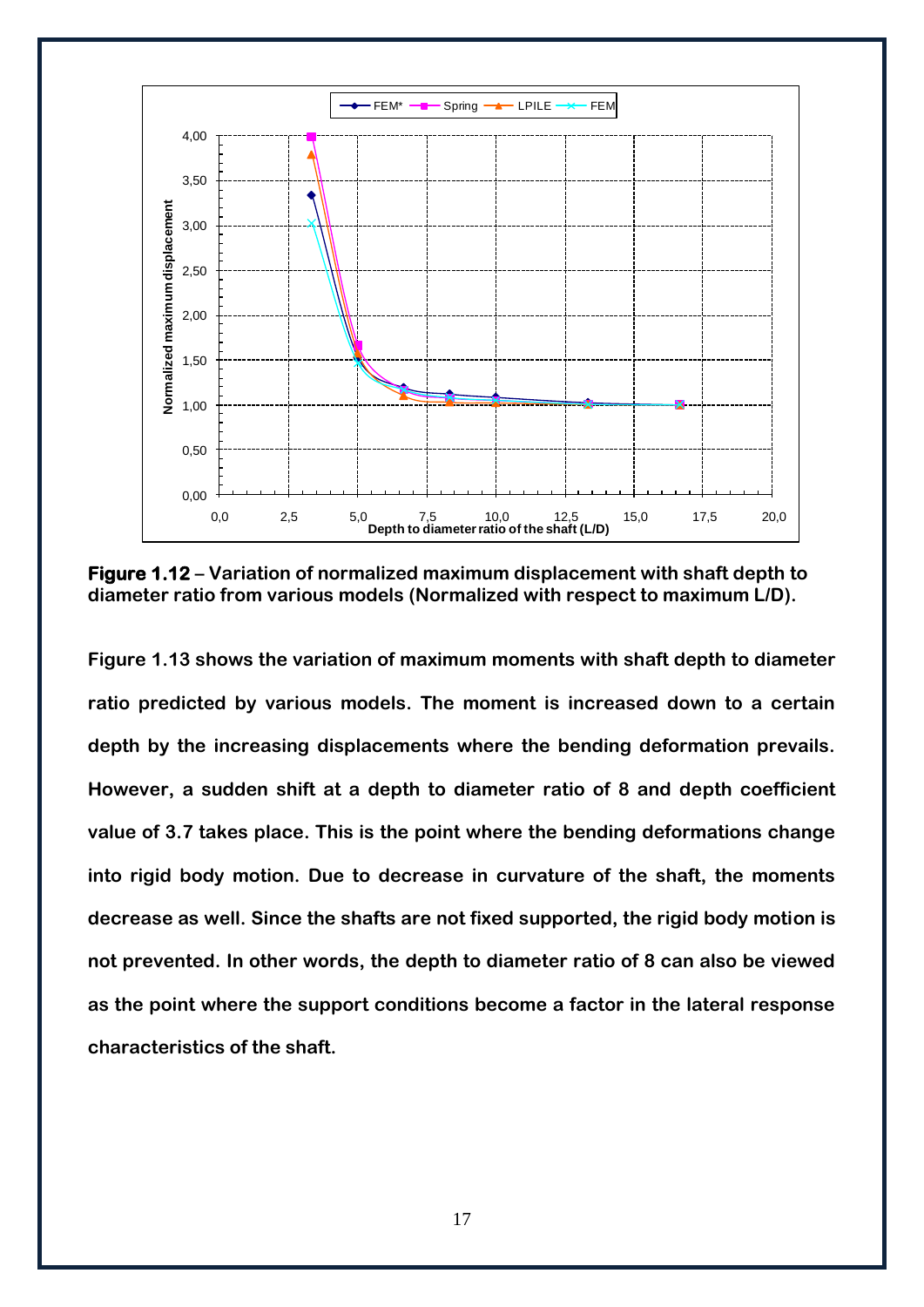

**Figure 1.13 – Variation of maximum moments with shaft depth to diameter ratio.**

**Figure 1.14 is the normalized version of figure 1.13 where the moments for various depth to diameter ratios are normalized with respect to the FEM\*. This figure shows the variation of maximum moments from various models compared to the 3D FE continuum model including soil weight.**

**From figure 1.14, as the FEM and the spring model results are compared, the shear coupling results in a 3% decrease in moment. Including the selfweight of the soil in the analysis (FEM\*), results in another 3% decrease, resulting in 6% difference in maximum moment compared to the spring model.**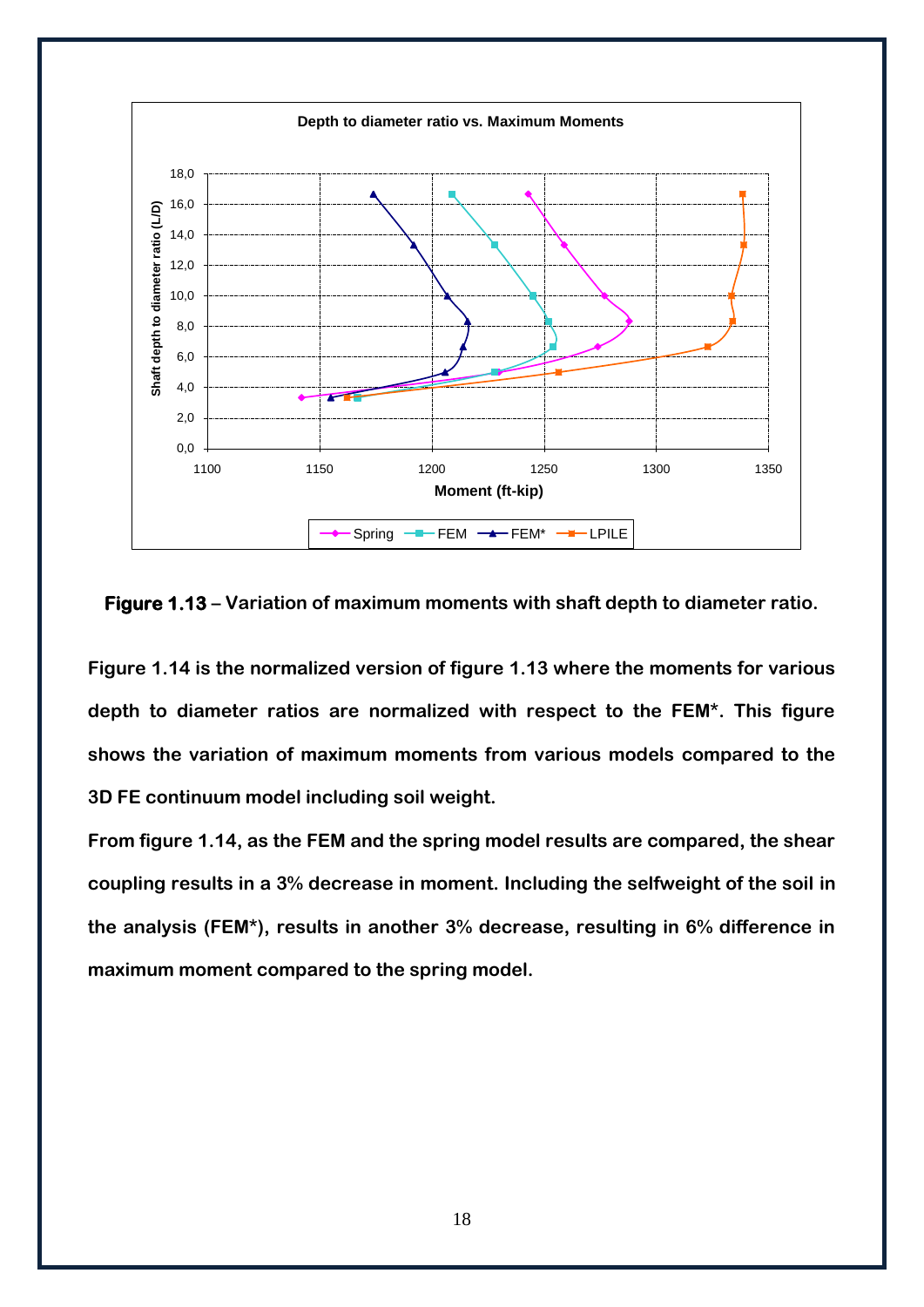

**Figure 1.14 – Variation of normalized maximum moments with shaft depth to diameter ratio for various models (Normalized with respect to FEM\*).**

**In order to verify the effect of support conditions, analysis have been conducted for 80ft, 50ft, 30ft and 20ft shaft with fixed supports. Figure 1.15 and 1.16 shows the variation of displacement, moment and shear for the 80ft and 50ft shafts.**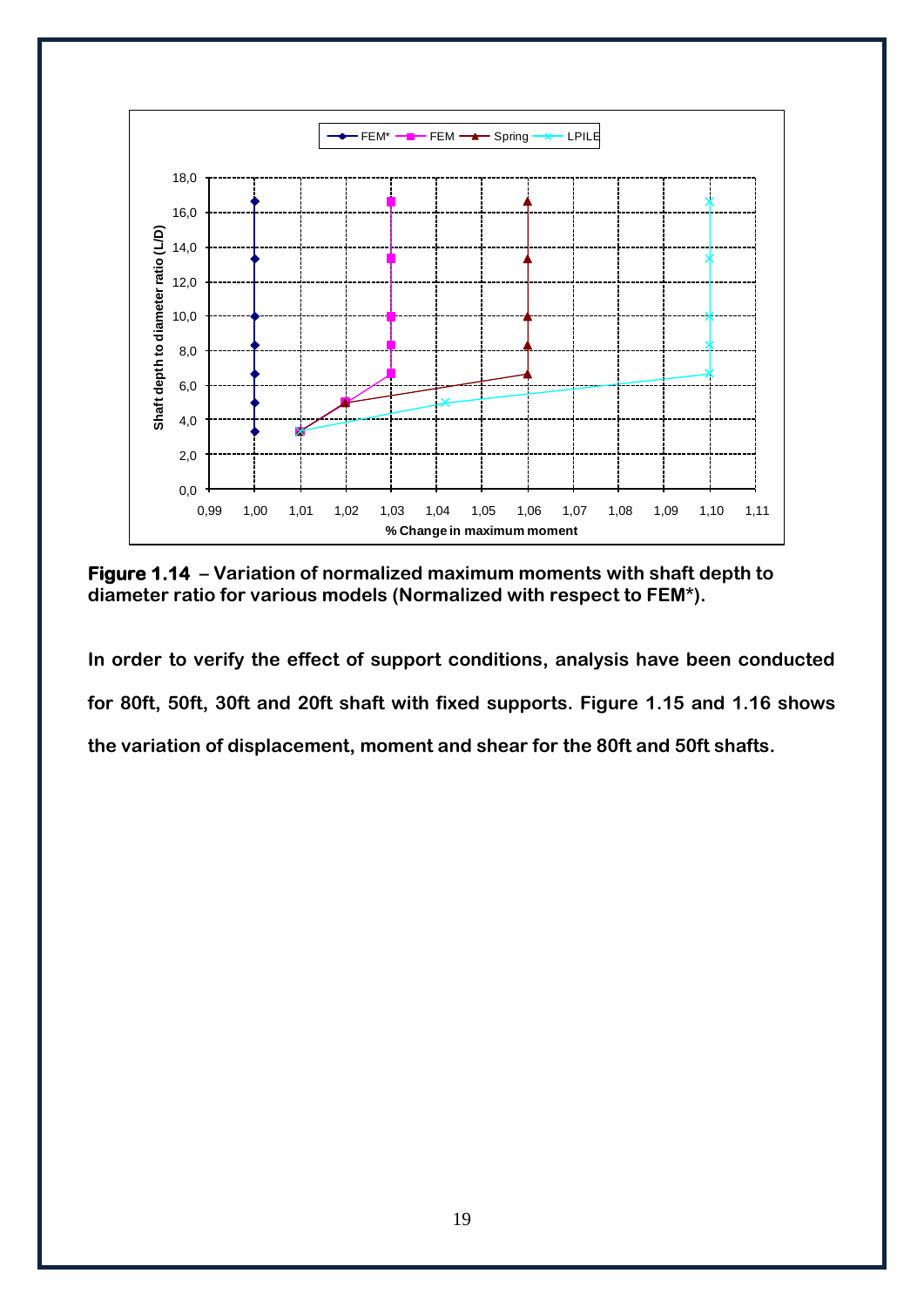

**Figure 1.15 – Displacement, moment and shear diagrams for 80ft and 50ft deep shafts.**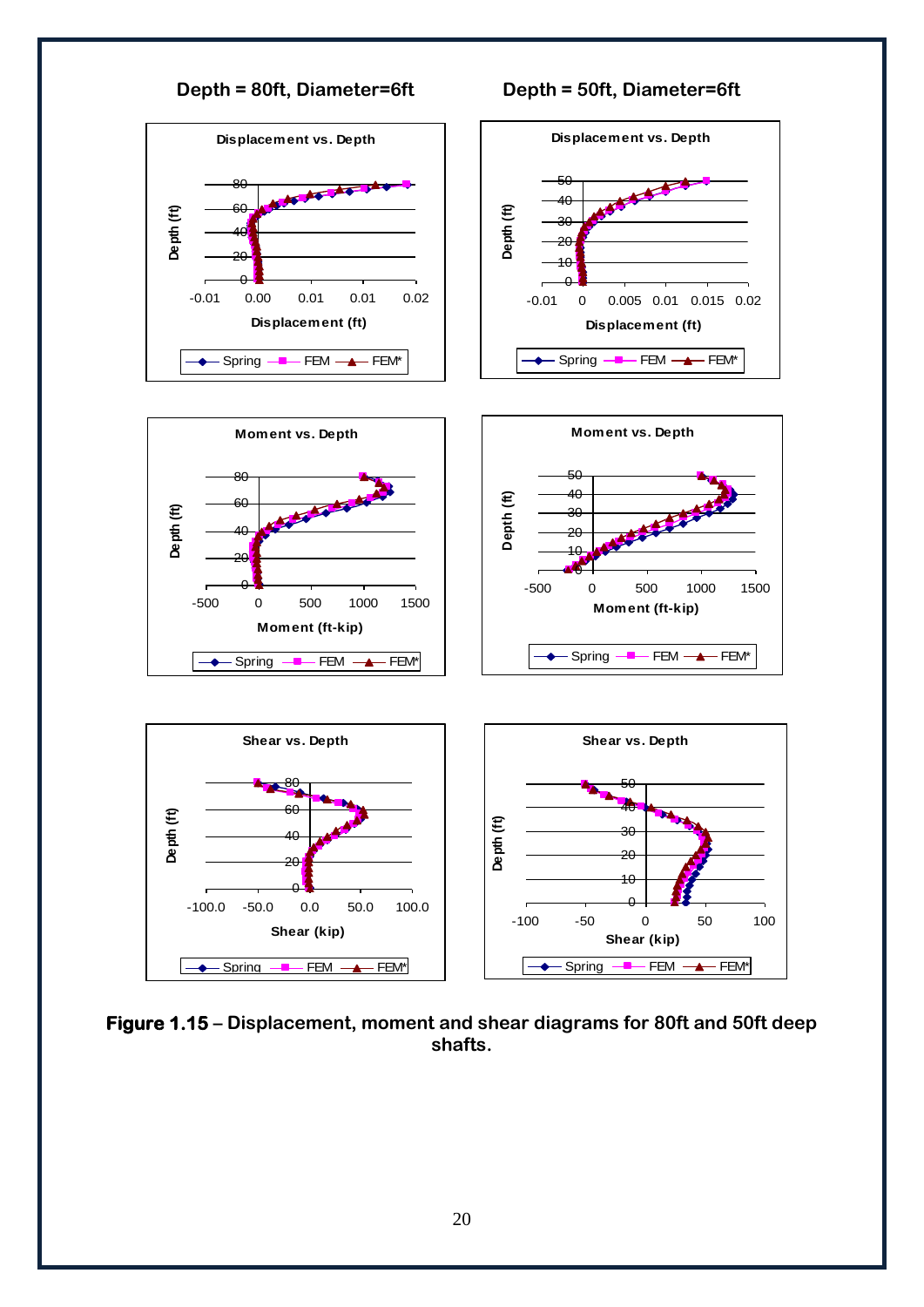

**Figure 1.16 – Displacement, moment and shear diagrams for 30ft and 20ft deep shafts.**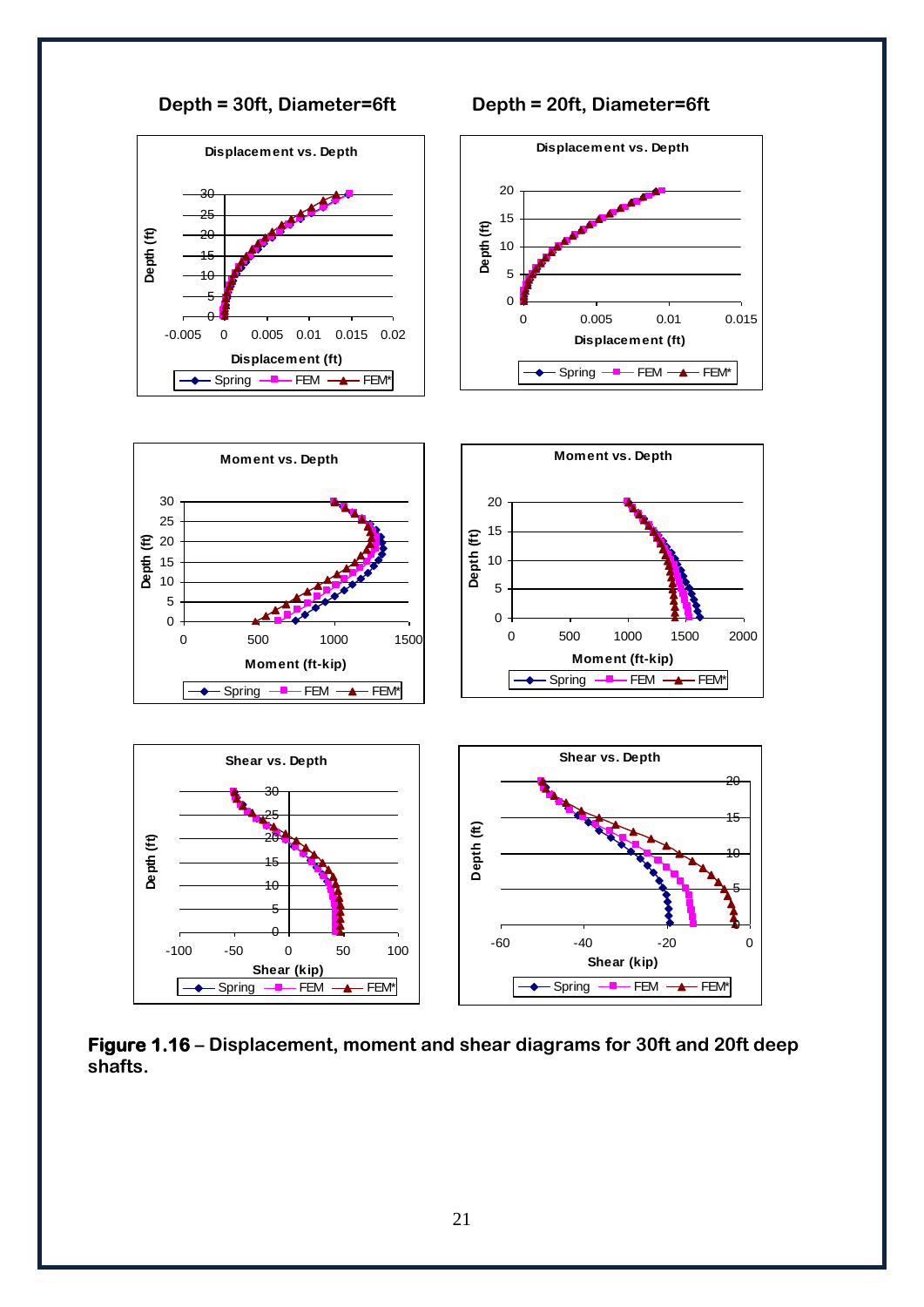**Figures 1.17 and 1.18 show the variation of maximum displacements with shaft depth to diameter ratio normalized with respect to the FEM\*.** 



**Figure 1.17 – Variation of maximum displacements with shaft depth to diameter ratio.**



**Figure 1.18 – Variation of maximum normalized displacements with shaft depth to diameter ratio (Normalized with respect to FEM\*) for various models.**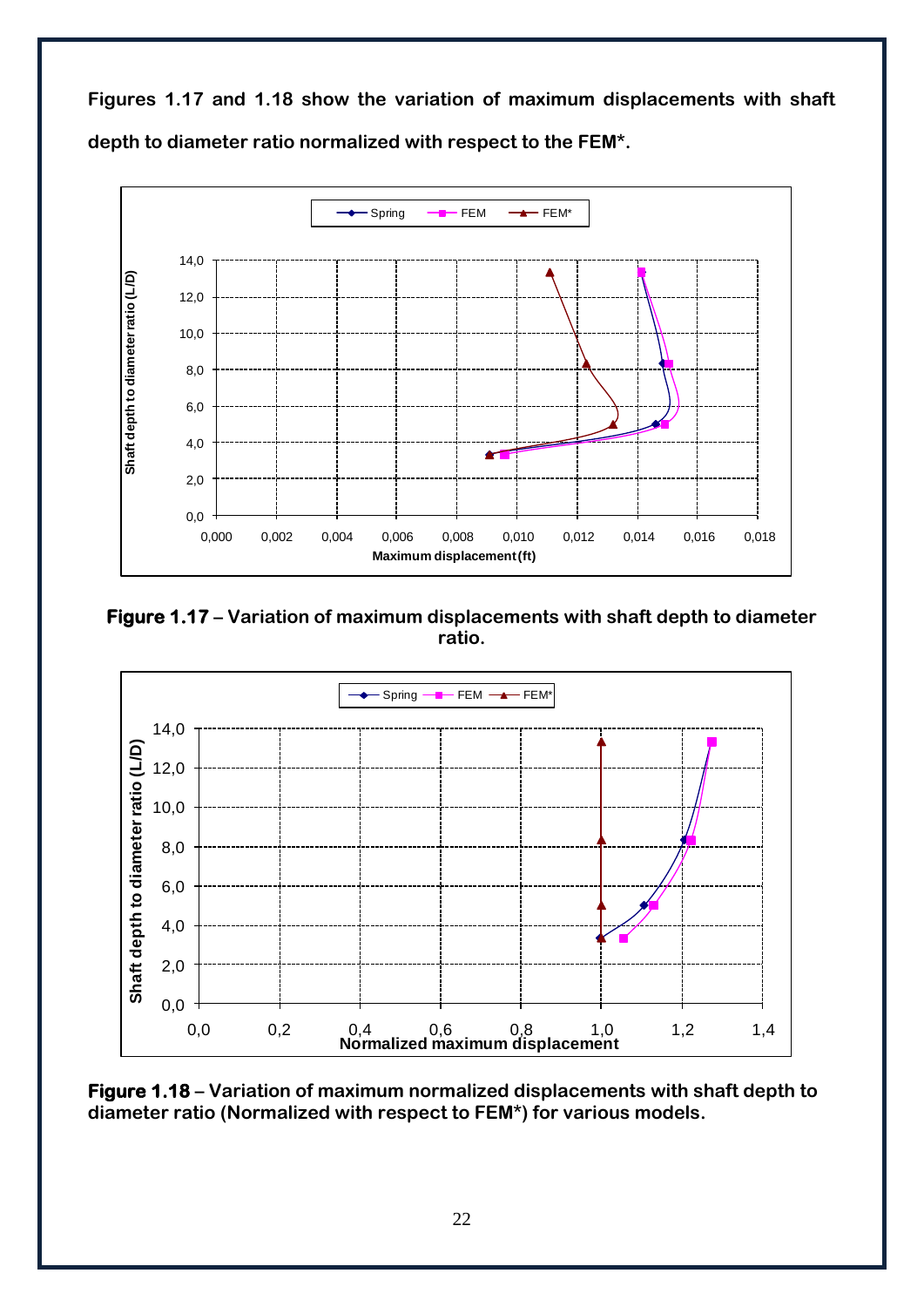**Figure 1.19 and 1.20 shows the variation of maximum moment with slenderness and normalized values with respect to type-2 fem.**



**Figure 1.19 – Variation of maximum moments with shaft depth to diameter ratio for various models.**



**Figure 1.20 – Variation of normalized moments with shaft depth to diameter ratio (Normalized with respect to FEM\*) for various models.**

**The change of support condition from normal support to fixed support has changed the variation of the maximum displacement and moment values with depth. As the shaft depth is decreases the lateral soil support decreases as well**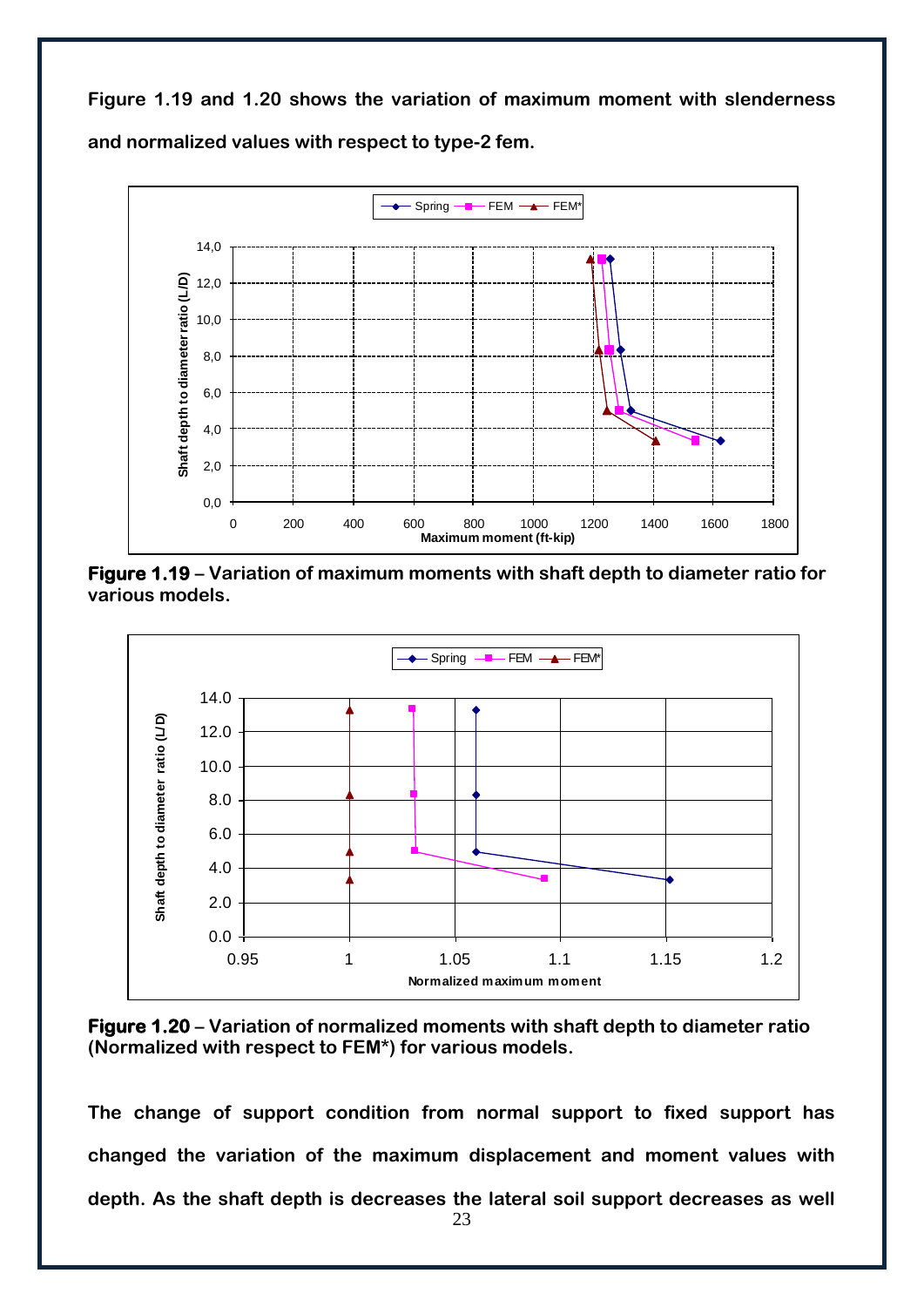**and the support conditions start to influence the shaft behavior. Because of the fixed support, rigid body-like motion is not possible. Thus as the depth is decreased, the displacements approach to zero. Support to lateral loading, is a combination of shaft support and the soil support. For low shaft depths, the soil support is minimized and the fixed supported shaft is the primary element resisting the lateral loads. In figure 1.13 the shaft moments diminish due to rigid body-like motion and approach to zero. However, in figure 1.19 an opposite behavior is observed, since the shaft resists a greater share of the lateral load as the soil depth decreases.**

**Comparisons between the 3-D FE soil models and the spring models have shown that the spring model predicts higher displacements and moments. The study showed that the inclusion of the soil selfweight deformations within the analysis increases the capacity of the shaft. The comparison of the spring model and the FEM\* showed that the location of the maximum moment predicted by the FEM\* is closer to the ground surface, than the location predicted by the spring model. This is important for seismic design where the location and magnitude of the maximum moment is important for displacement-based design in seismic zones. The distance between the plastic hinge and the ground surface affects the displacement capacity of the structure and its effective vibration period. From figure 1.8 it is seen that the location of the maximum moment varies by approximately 8% along the depth of the shaft.** 

# <span id="page-25-0"></span>**1.3 Experimental Verification**

### <span id="page-25-1"></span>**1.3.1 Lateral Load Tests on Small Diameter Drilled Piers (Kumar et.al 2004)**

**Kumar et.al (2004) tested small diameter drilled shafts under lateral loads using different concrete mix designs. They published a paper titled "Lateral Load Tests**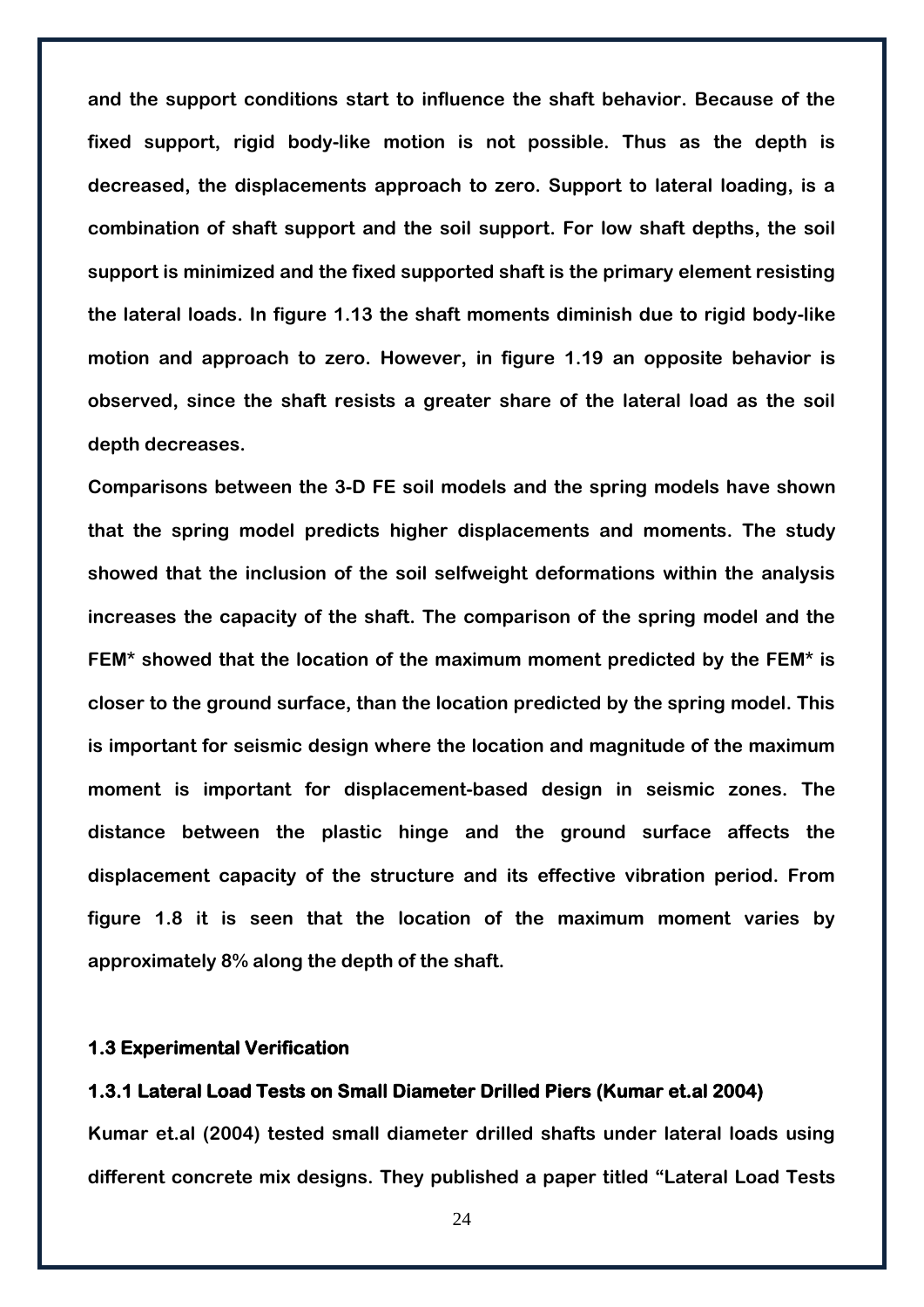**on Small Diameter Drilled Piers" (Kumar, Kort, Hosin, and Chong 2004). Their tests compared the response of 25 ft deep and 13 inch in diameter shafts made of conventional concrete and coal combustion products (CCP). Use of coal in generation of electricity has resulted in production and accumulation of large quantities of coal combustion products (CCPs). The experiment involved the lateral load testing of a total of four shafts. Two shafts were constructed using conventional concrete and two shafts were constructed using concrete composites having different amounts of pulverized coal combustion (PCC) fly ash and bottom ash. All the shafts had nominal diameter of 13 inches and were 25 feet deep. The shafts were installed and tested at a site located in the Carterville campus of Southern Illinois University Carbondale. The objective of the study was to demonstrate the suitability of concrete composites made with PCC fly ash and bottom ash for construction of drilled shaft foundations by conducting a set of lateral load-deflection tests on field-size drilled piers. Four drilled shafts were constructed using conventional concrete and PCC fly ash and bottom ash at a site in Carterville, Illinois and tested under lateral loads (The fourth shaft was used as a reaction shaft to apply the lateral loads). The two selected composites were: (1) 100 percent replacement of natural fine aggregate with PCC bottom ash and 10 percent replacement of portland cement with PCC fly ash (Specimen F10B100), and (2) 50 percent replacement of natural fine aggregate with PCC bottom ash and 20 percent replacement of portland cement with PCC fly ash (Specimen F10B50). The site used for conducting the tests is located in the Carterville campus of Southern Illinois University Carbondale (SIUC). One of the borings was drilled to a maximum depth of 34 ft. The borings were drilled using a truck mounted CME 75** 

25

**rotary drill. Standard Penetration Tests (SPT's) were performed using an**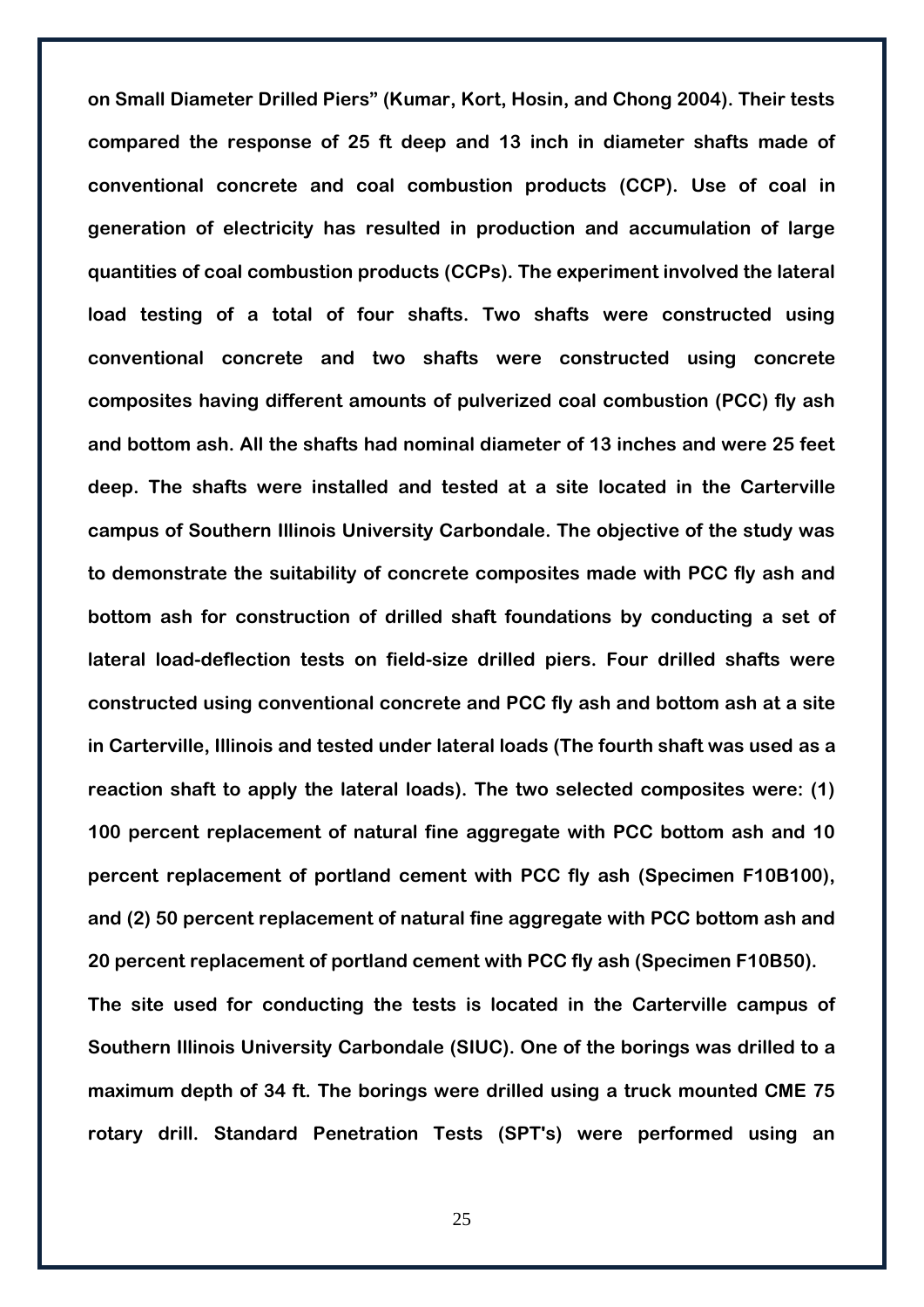**automatic hammer. The boring log and the associated standard penetration test** 

**results are shown in figure 1.21. BORING LOG**



**Figure 1.21 – Boring log at the test location. (Kumar, Kort, Hosin,Chong, 2004).**

**Based on the correlations presented in book titled "An Insight into the Theoretical Background of SSI" equation (40) for the SPT test results and the soil stiffness, the coefficient of subgrade reaction values are obtained for the soil layers which are tabulated in table 1.5.** 

| Depth(ft)      | N  | $k_n$ (kip/ft <sup>3</sup> ) | $E$ (kip/ft <sup>2</sup> ) |
|----------------|----|------------------------------|----------------------------|
| 0              | 0  | 0.0                          | 0.0                        |
| $\overline{2}$ | 9  | 63.1                         | 126.3                      |
| 4              | 9  | 63.1                         | 252.5                      |
| 7              | 5  | 35.1                         | 239.5                      |
| 10             | 12 | 84.2                         | 813.1                      |
| 12             | 9  | 63.1                         | 788.5                      |
| 15             | 12 | 84.2                         | 1289.6                     |
| 18             | 19 | 133.3                        | 2419.0                     |
| 21             | 12 | 84.2                         | 1766.0                     |
| 25             | 35 | 245.5                        | 6206.5                     |

**Table 1.5 – Variation of coefficient of subgrade reaction with depth**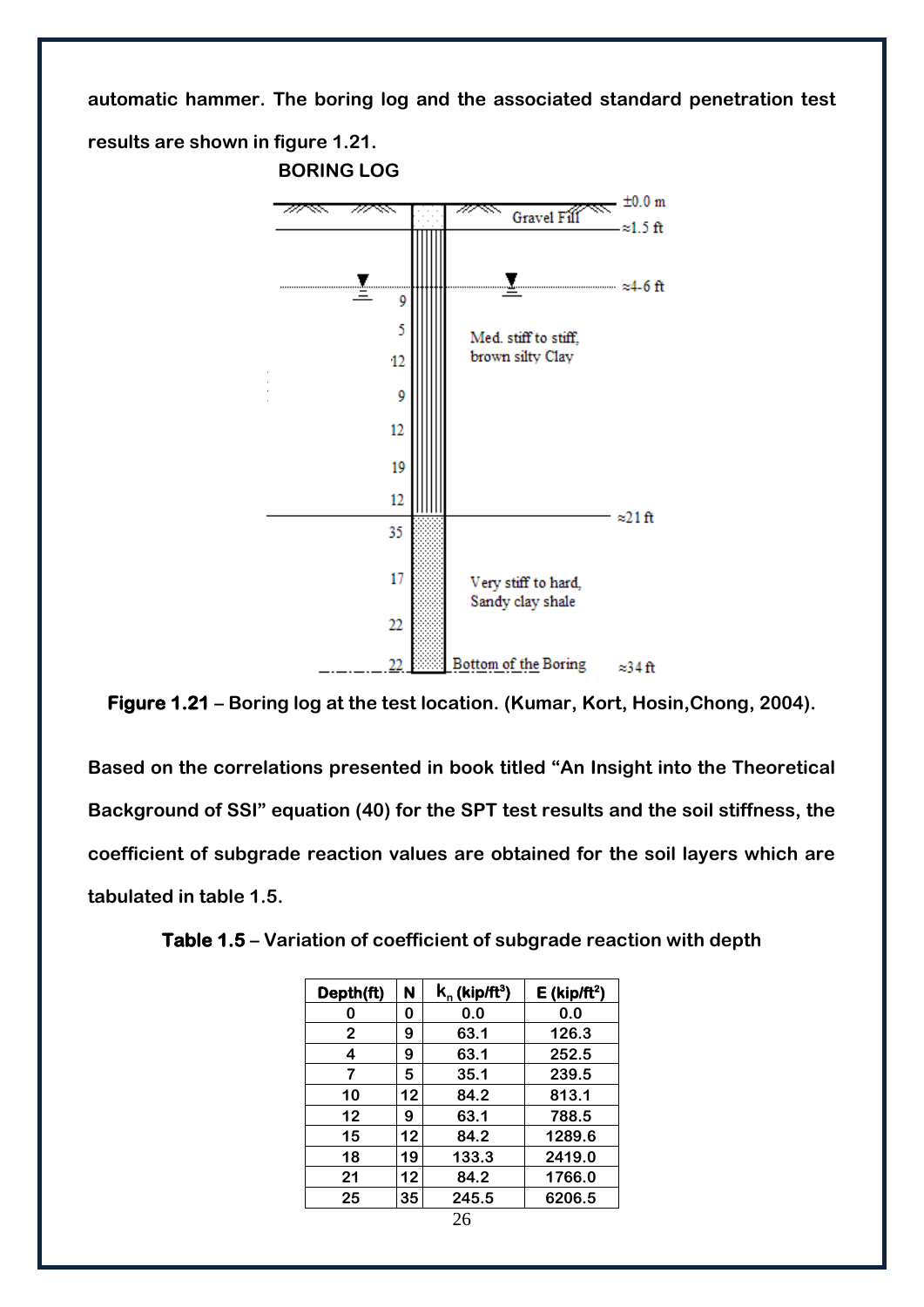**The drilled shafts were tested 90 days after their construction to allow enough time for the piers to cure under field environmental conditions. The compressive strengths of the concrete mixes with curing age are tabulated in table 1.6.**

**Table 1.6 – Compressive Strengths (f'<sup>c</sup> ) of the Concrete Composites and Control Mix Used. (Kumar, Kort, Hosin,Chong, 2004).**

| Mixture     | Compressive Strength (psi) |      |      |      |      |  |  |  |
|-------------|----------------------------|------|------|------|------|--|--|--|
| Designation | Curing Age (Days)          |      |      |      |      |  |  |  |
|             | 7                          | 28   | 60   | 90   | 180  |  |  |  |
| F10B100     | 2941                       | 4647 | 5612 | 6069 | 7071 |  |  |  |
| F20B50      | 3154                       | 5113 | 7051 | 7174 | 7869 |  |  |  |
| CМ          | 4555                       | 6342 | 7180 | 7222 | 7581 |  |  |  |

**The elastic moduli for the mixes based on the 90day compressive strength are as follows:**

| Mixture<br>designation | E (ksf) |
|------------------------|---------|
| F10B100                | 639434  |
| <b>F20B50</b>          | 695212  |
| CМ                     | 700186  |

**Figure 1.22 shows the elevation view of the 3-D FE soil model generated for the 13in diameter 25 ft deep shafts before and after the lateral loading is applied.**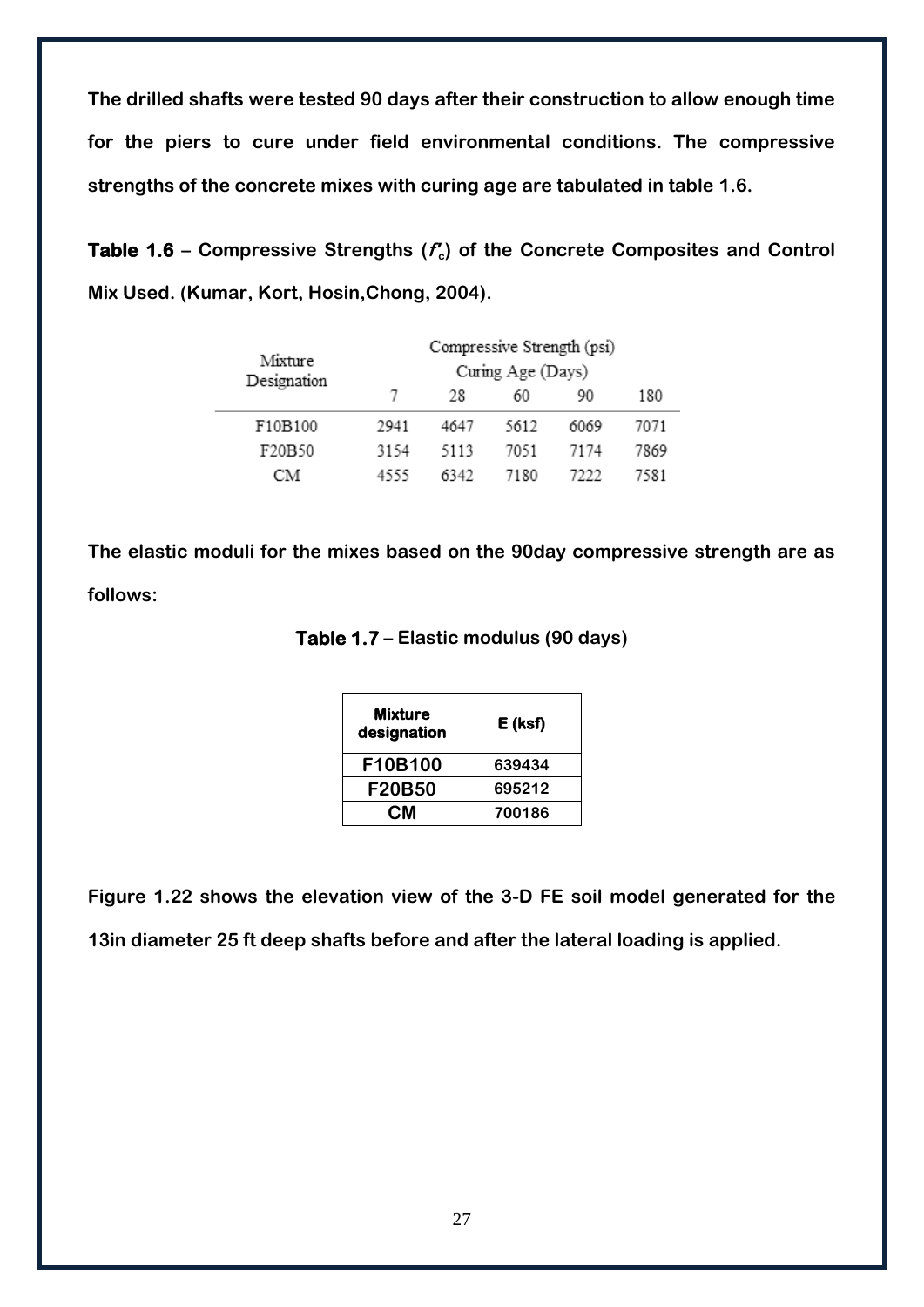

**Figure 1.22 – 3-D FE model of the shafts tested by Kumar et.el (2004) before and after the lateral loading.**

**The finite element model was generated by the procedures developed in book titled "An Insight into the Theoretical Background of SSI". The model consists of a total of 2496 elements (480 C3D8R, 1520 C3D8, and 496 CIN3D8) with 9327 degrees of freedom.**

**The soil profile consists of cohesive material, thus the friction angle has been specified as zero and the elastic modulus has been taken as constant within these regions.**

**Figure 1.23 shows the experimental displacement values for the three test shafts under different lateral loadings. Figure 1.24 shows the displacement results from the 3D FE model.**

**Figure 1.25 are the comparison of the displacements from the experimental research by Kumar et.al (2004) and the results from the analytical results based on the finite element models developed in this thesis. The displacements from the FE analysis results are in good agreement with those from experimental results. The analytical model shows a lower stiffness and thus slightly higher displacement values than the experimental results since the soil selfweight deformation and the soil-structure interface friction have not been included in the model.**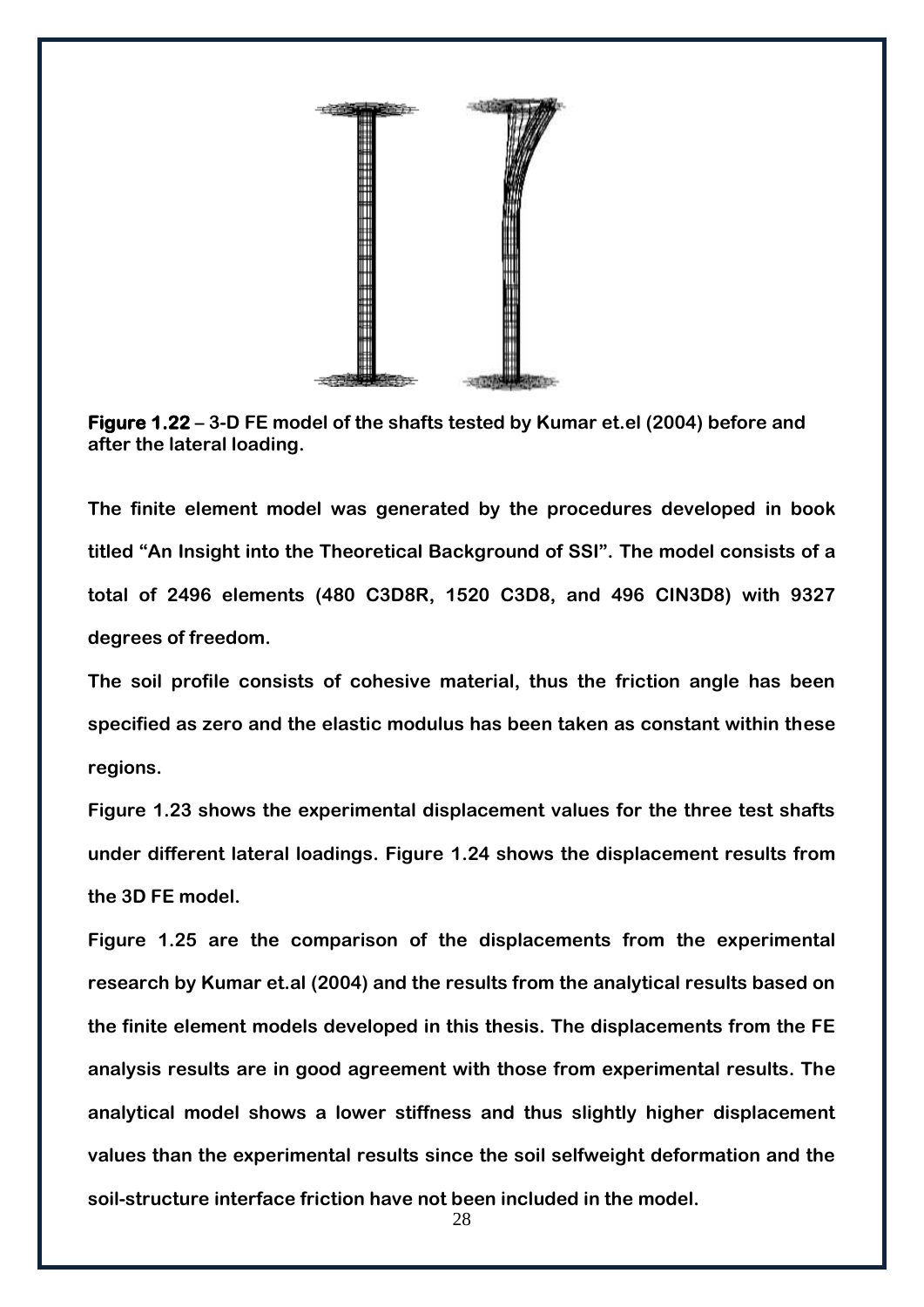

**Figure 1.23 – Displacement values for the laterally loaded test shafts. (Kumar, Kort, Hosin,Chong, 2004).**



**Figure 1.24 – Analytical (FEM) displacement values for the test shafts.**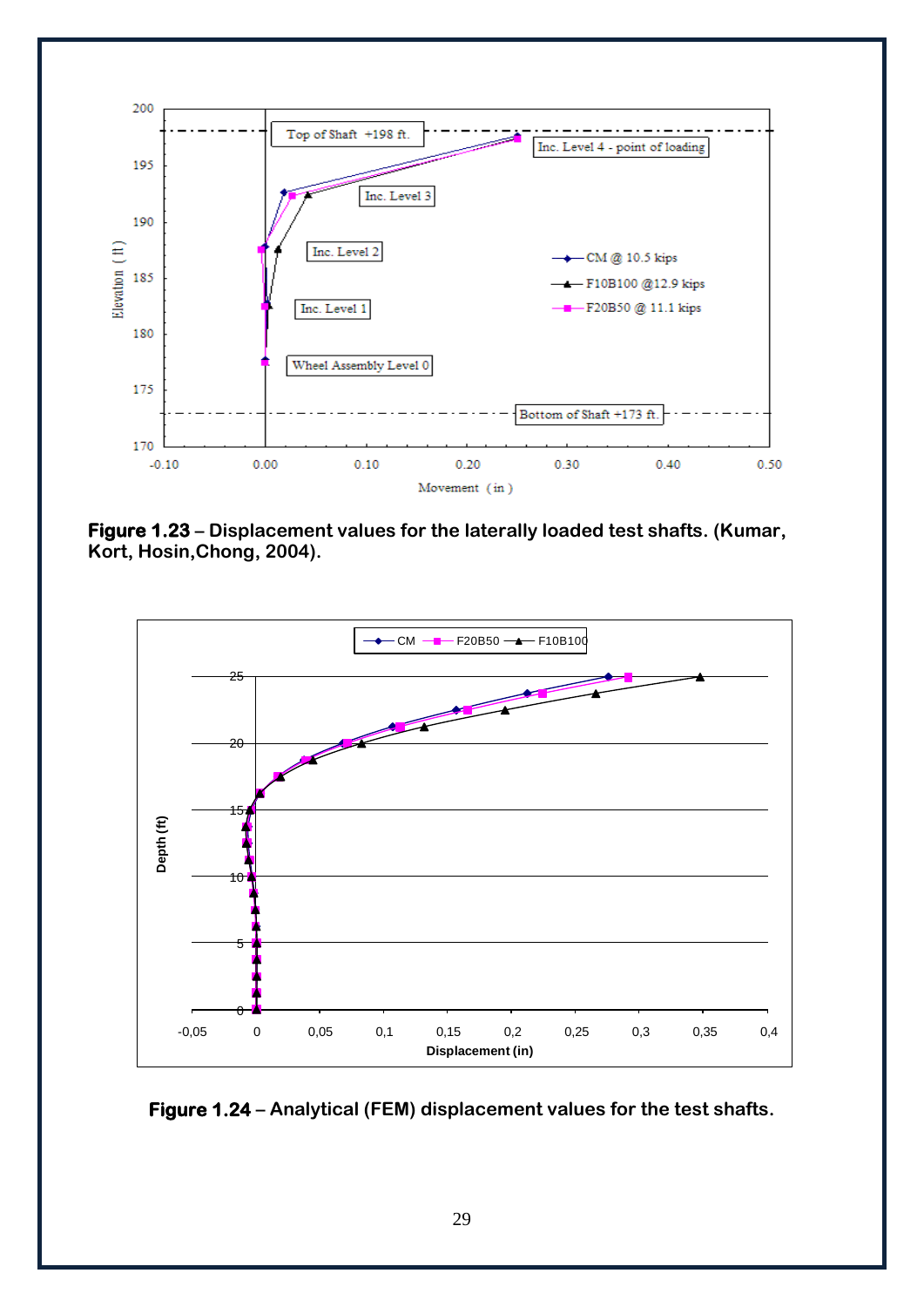

**Figure 1.25 – Comparison of 3-D FEM results with existing the experimental data from Kumar et.al (2004).**

**The plots in figure 1.25 show a reasonable agreement between experimental and analytical results. The 3D FE model seems to predict reasonably the trend in shaft displacements near the top as well as the magnitude.**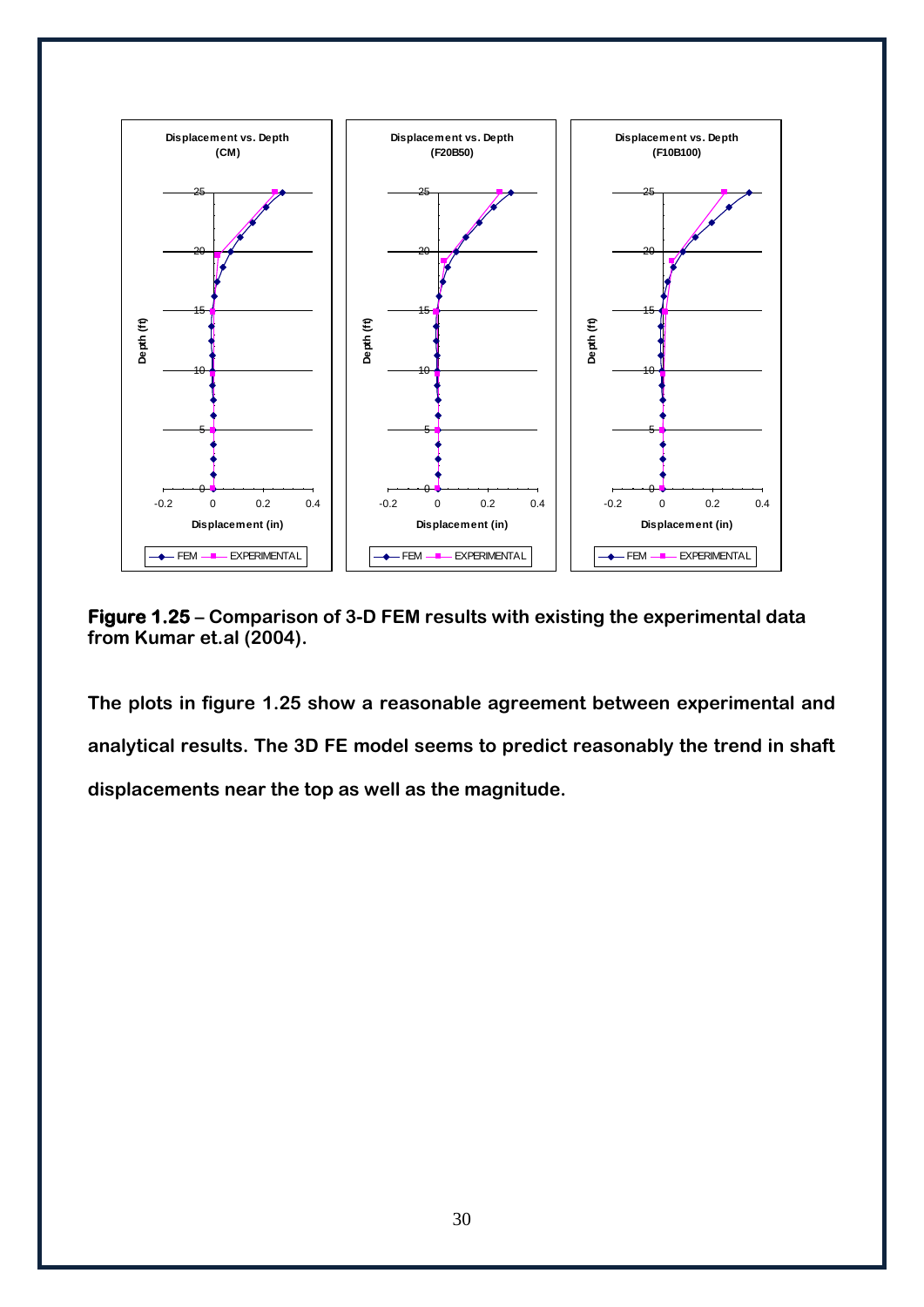# <span id="page-32-0"></span>**1.3.2 Doremus Avenue Bridge**

**The Doremus Avenue Bridse is located in Newark, NJ. The bridge foundations are concrete drilled shafts with steel casing with the following properties:**

**concrete Class B fc ' = 20 MPa E<sup>c</sup> = 21000 MPa** ρ **= 2400 kg/m<sup>3</sup>**

**steel E<sup>s</sup> = 200000 MPa** ρ **= 7800 kg/m<sup>3</sup>**

**The shafts are 25 meters in depth and extend 3 meters into the bedrock. The concrete diameter is 1.196 meters with a 0.012-meter thick steel casing (total shaft diameter is 1.22 meter). The center-to-center spacing of the shafts is 3.75 meters. Balic M. and Gucunski N. (2002) conducted on-site lateral load tests on the drilled shafts during the construction stage of the deep foundations, which involved the use of a shaker that applied sinusoidal loads at specified frequencies. The load was applied to one of the shafts and the response of the loaded and adjacent** 

**shafts was measured using geophones, placed on the top of each shaft.**

**Soil-shaft interaction modifies shaft stiffness, which makes the shaft response dependent on the frequency of the loading. This has been investigated by many researchers such as Novak(1974) and Gazetas(1984). Novak et al. (1983) has shown that the shaft-soil system stiffness depends on the relative stiffness of the shaft and the soil, slenderness ratio of the shaft, shaft support condition and the variation of soil properties with the depth. The stiffness of the SSI system is also affected by the disturbance zone around the shaft, as well as the accumulated shaft-soil interface separations caused by repetitive loading in cohesive soils for soil depths 5-10 shaft diameters below the ground level (Novak, 1980).** 

31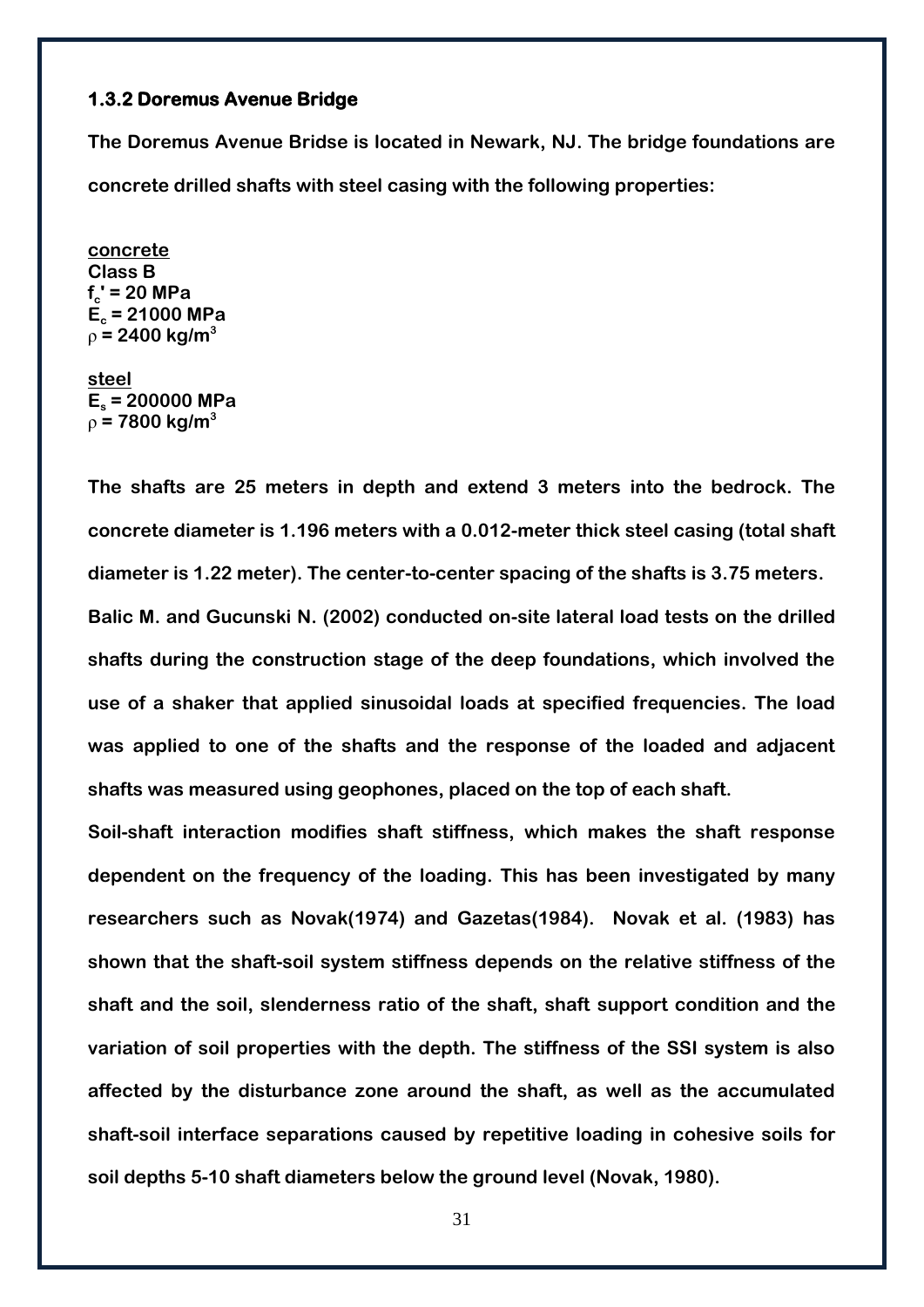**Figure 1.26 shows the three dimensional solid and wireframe views of the group shaft. The model has been generated in a similar format to the shafts generated in chapter 5 of this dissertation. One major difference is the use of a steel shell around the concrete shafts. The use of steel shell around the concrete has the effect of increasing the bending stiffness of the shafts as well as modifying the interface friction with the soil.** 



**Figure 1.26 – 3D solid and wireframe views of the Doremus group shaft.**

**S4R shell elements are used to model the steel shell. The shell and the concrete are rigidly connected to each other such that the shaft section responds as a composite structure. Figure 6.27 shows the plan view of the model showing the concrete core and the steel shells around the concrete cores. Figure 1.28 shows the soil profile and the stiffness parameters associated with the soil types along the profile. Table 1.8 is the soil stiffness parameters obtained by through shear wave testing.**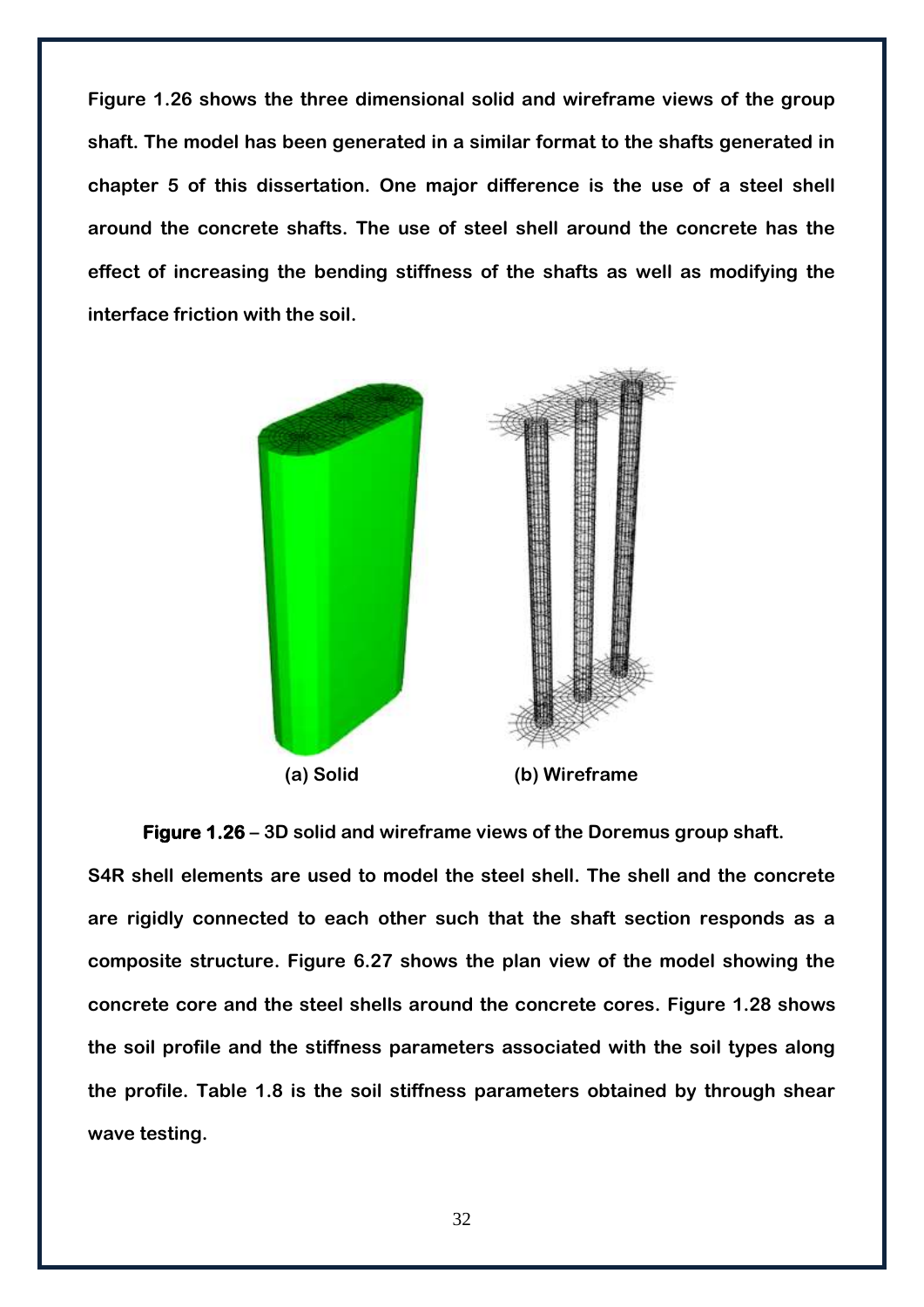

**(a) Highlighted elements are the concrete cores of the shafts.**



**(b) Highlighted elements are the steel shells of the shafts.**

**Figure 1.27 – Plan view of the components of the shafts (a) Concrete cores, (b) Steel shells.**



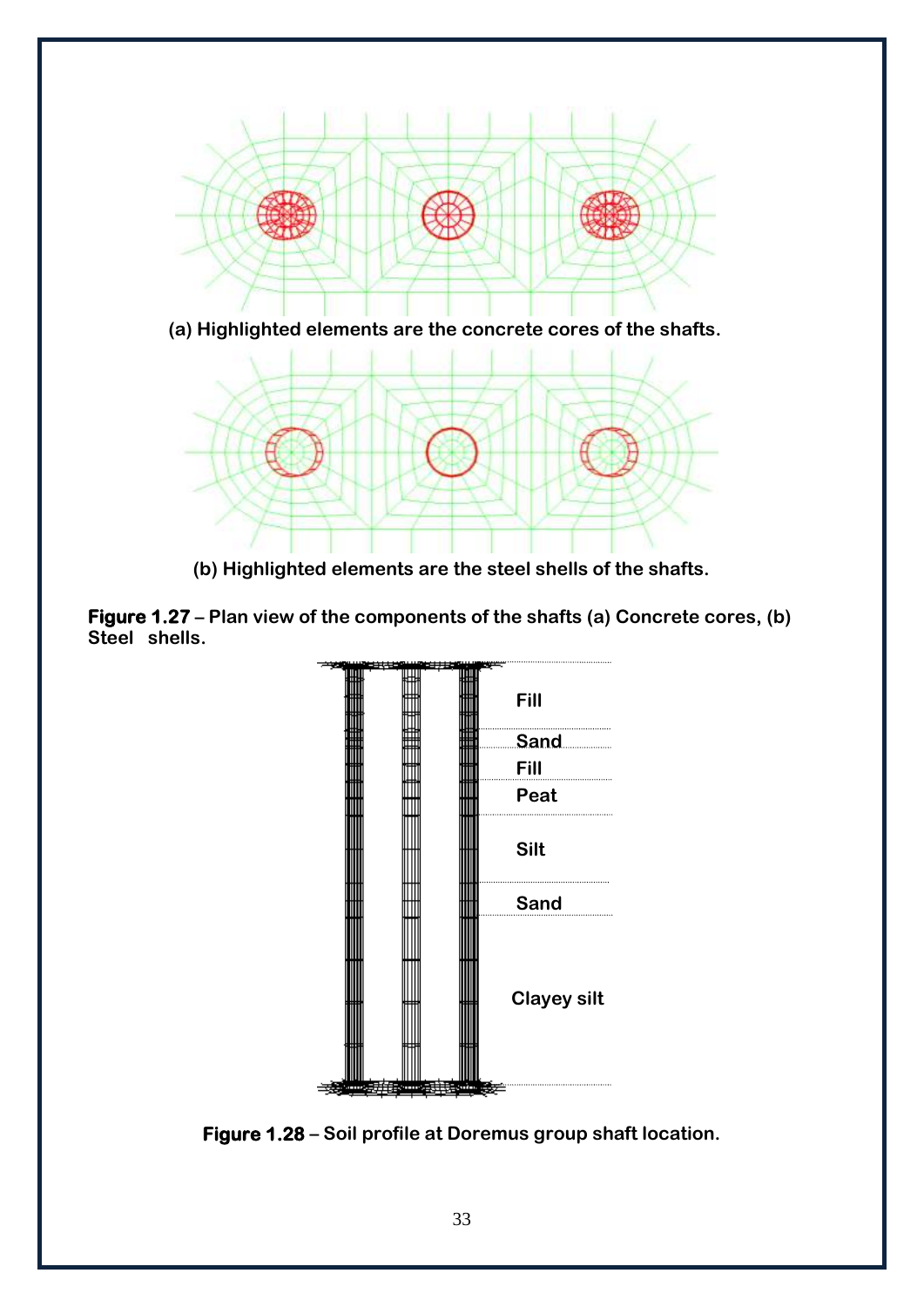| depth |           | unit weight          | density              | friction    | velocity | <b>S. Modulus</b> | <b>E. Modulus</b>      |
|-------|-----------|----------------------|----------------------|-------------|----------|-------------------|------------------------|
| (m)   | soil type | (kN/m <sup>3</sup> ) | (kg/m <sup>3</sup> ) | angle $(°)$ | (m/sec)  |                   | (N/m <sup>2</sup> )    |
| 0     | fill      | 19                   | 1936.8               | 32.5        | 139      | 37420897.0        | 93552242.6             |
| 4     | sand      | 19.6                 | 1998.0               | 35          | 267      |                   | 142432660.6356081651.4 |
| 5     | fill      | 9                    | 917.4                | 32.5        | 170      | 26513761.5        | 66284403.7             |
|       | peat      | 11.8                 | 1202.9               | 0           | 183      |                   | 40282385.3 100705963.3 |
| 9     | silt      | 18.9                 | 1926.6               | $\bf{0}$    | 256      |                   | 126262018.3315655045.9 |
| 13    | sand      | 19.6                 | 1998.0               | 35          | 360      |                   | 258935779.8647339449.5 |
| 15    | clay/silt | 18.9                 | 1926.6               | 0           | 320      |                   | 197284403.7493211009.2 |
| 25    | bedrock   |                      |                      |             |          |                   |                        |

**Table 1.8 – Soil profile at Doremus group shaft location (Balic, 2002)**

 $2 + v$ shear modulus:  $G = \frac{E}{2\pi}$ ρ shear wave velocity:  $v_s = \sqrt{\frac{G}{c^2}}$ 

G=Shear modulus E=Elastic modulus

υ=Poisson's ratio ρ=density

**The shafts were excited harmonically using an APS Model 400 electromagnetic shaker. The shaker was suspended on a frame and attached to the drilled shaft through a steel section anchored into the shaft. The force on the shaker was controlled by a signal generator and amplifier, and measured using a load cell placed between the arm of the shaker and the steel section. The response of the loaded and adjacent shafts was measured using triaxial Mark Products L-4C-3D geophones, placed on the top of the shaft. The test setup is shown in figure 1.29.**

**(1)**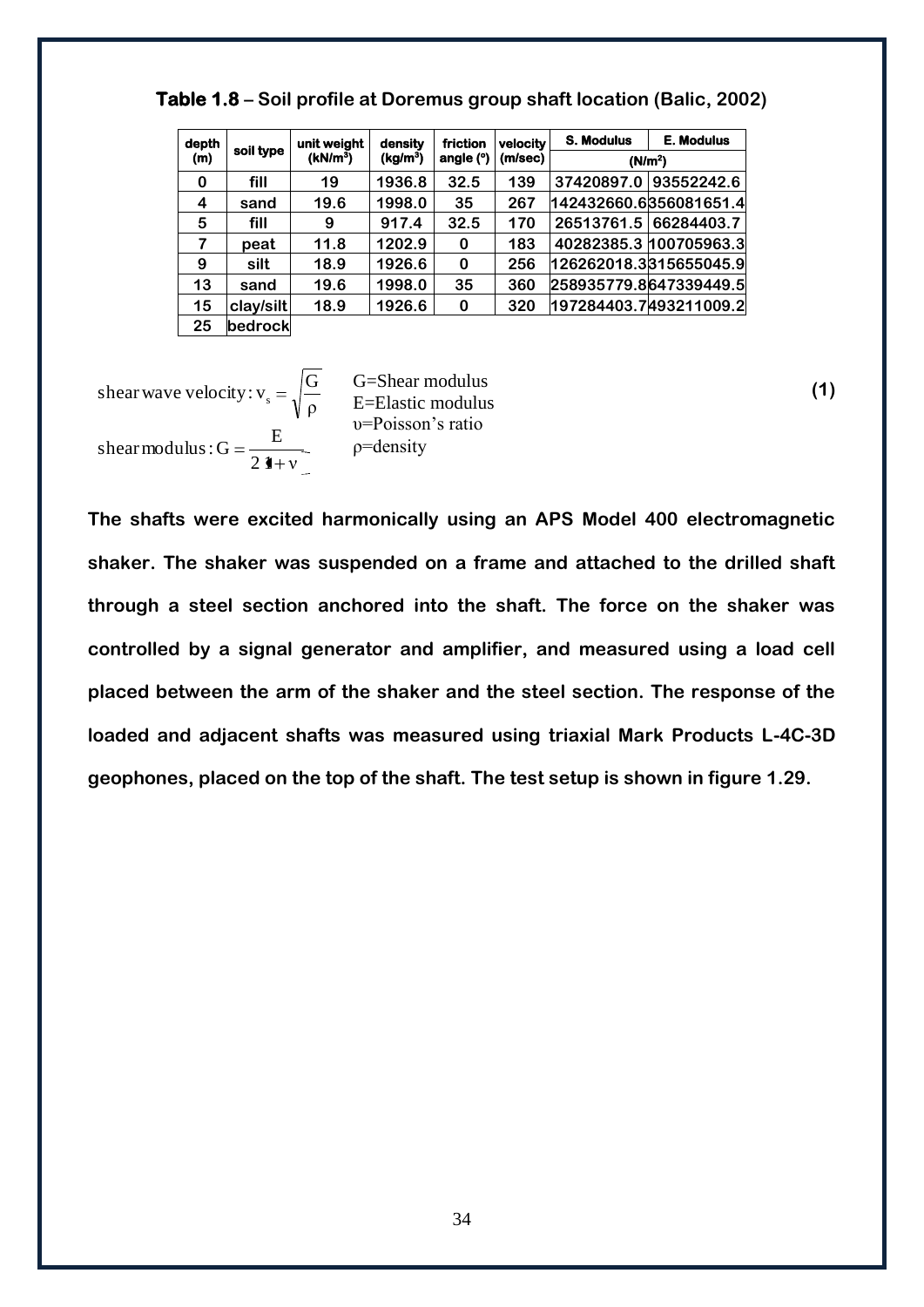

**Figure 1.29 – Plan view of the experimental setup. (Balic, 2002)**

**Figure 1.30(a) shows the forcing function applied by the shaker. Figure 1.30(b) shows the sinusoidal approximation of the forces applied at various frequencies by the shaker in the analytical model. The sinusoidal approximation was necessary, since the forcing function shown in figure 1.30(a) could not be exactly defined. The displacements obtained through experimental testing and analytical modeling is shown in figure 1.31.**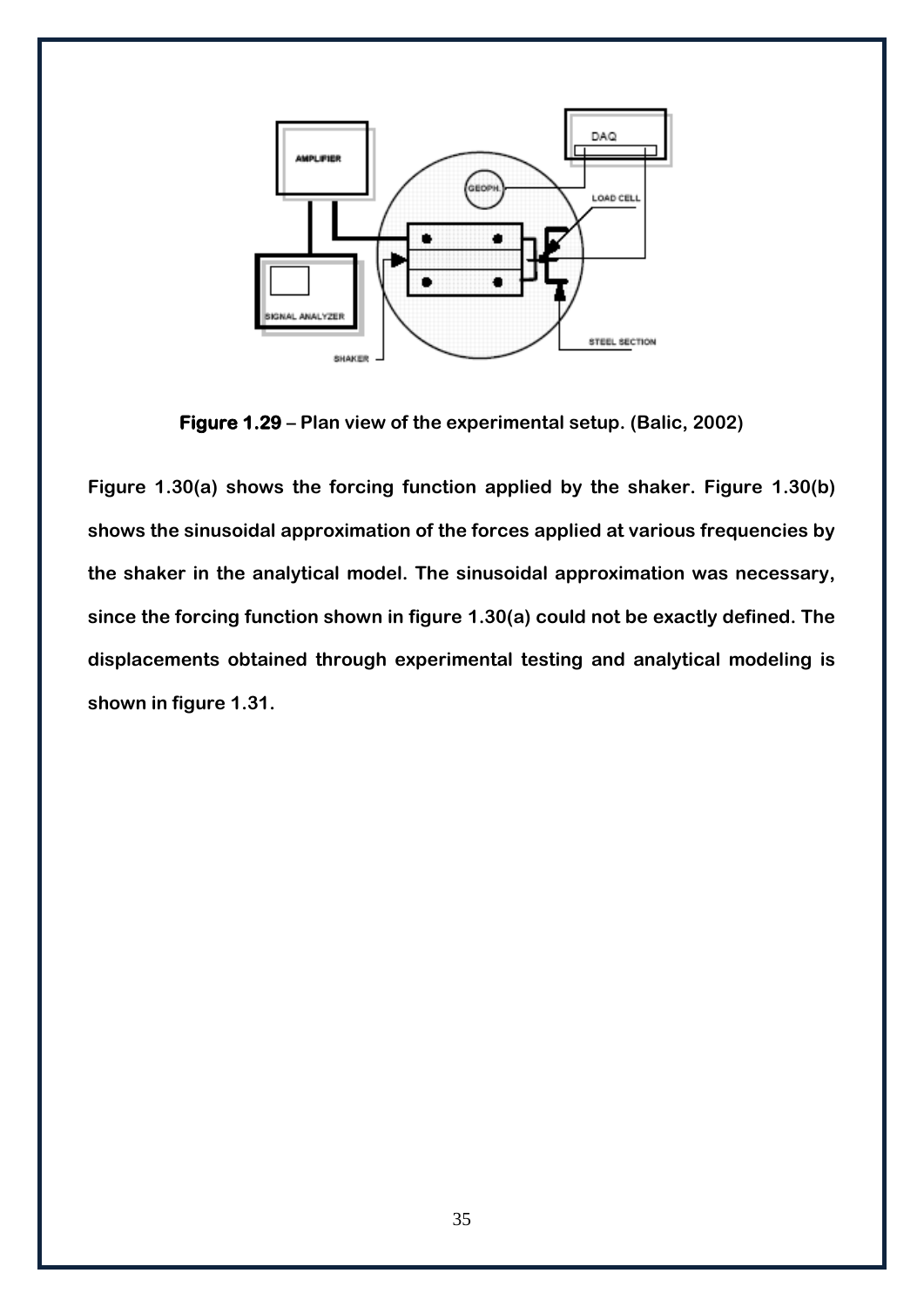

**(a) – Loads applied by the electromagnetic shaker. (Balic, 2002)**







**Figure 1.30 – Dynamic loading applied by the shaker and the FE model.**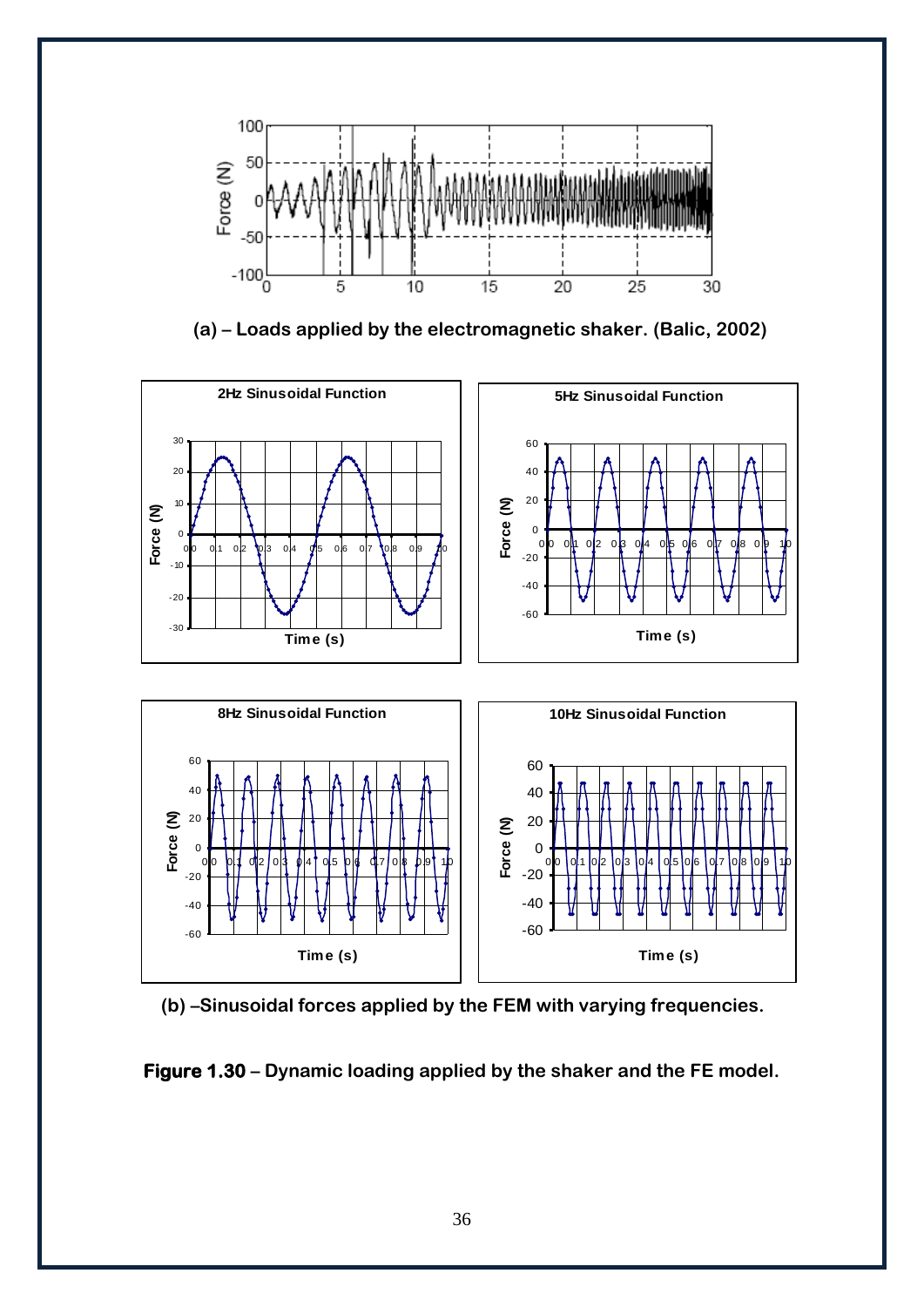

**Figure 1.31 – Comparison of the experimental and the analytical results for various excitation frequencies.**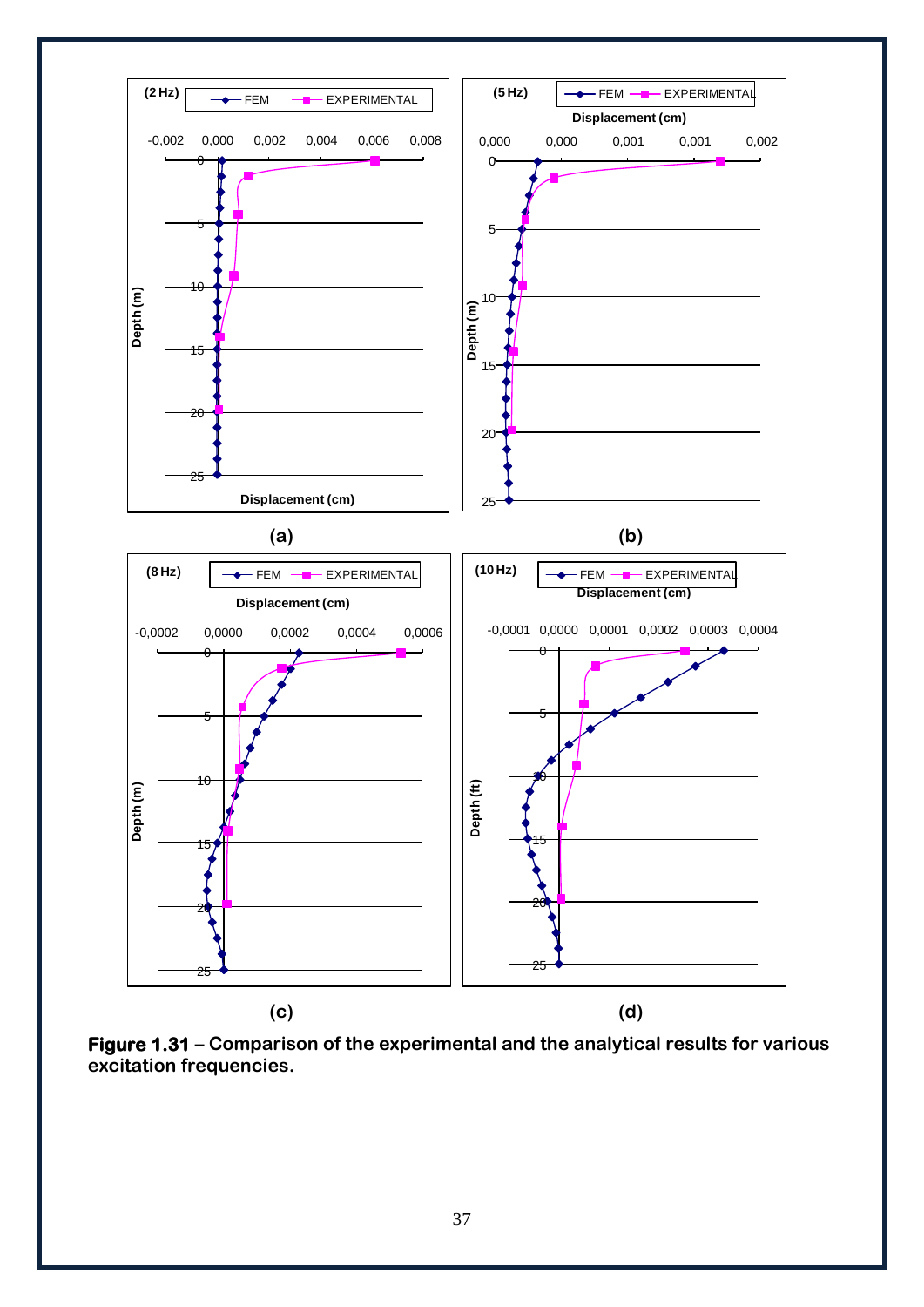**From the experimental displacement profile, a large displacement is observed at the top of the shaft. The close proximity of the location where the displacement was measured to the shaker and the soil-structure interface separation is believed to be cause of this large displacement. The comparison of the experimental and the analytical results provide strong evidence that the shaft lacks the soil support due to shaft-soil surface separations. Further investigation into the site where the tests were conducted resulted in the findings and visual confirmation that there were significant shaft-soil surface separations as well as random fillings along a depth that extended a significant distance below the ground surface that couldn't be quantified at the time of testing (Balic, 2004). The drilling of the hole, and the placement of the steel casing that extends the full depth of the shaft, may have caused a significant reduction in the soil strength in close proximity to the shaft, as well as widening the hole beyond the design diameter. The impact of such a process would be to significantly reduce or completely diminish the soil support to the shaft under lateral loadings. On the other hand, the dynamic nature of the loading also modifies the response of the shaft based on the natural frequency of the soil-shaft system, which is dependent on the stiffness and the mass of the shaft and the soil.** 

**The FE model was modified to incorporate such effects that were believed to be the cause of the differences between the experimental and the analytical results presented in figure 6.31. To this end, the soil interaction between the shaft and the soil was removed and the model was re-analyzed. The comparison of the experimental and the analytical results with the soil interaction removed is shown in figure 1.32.**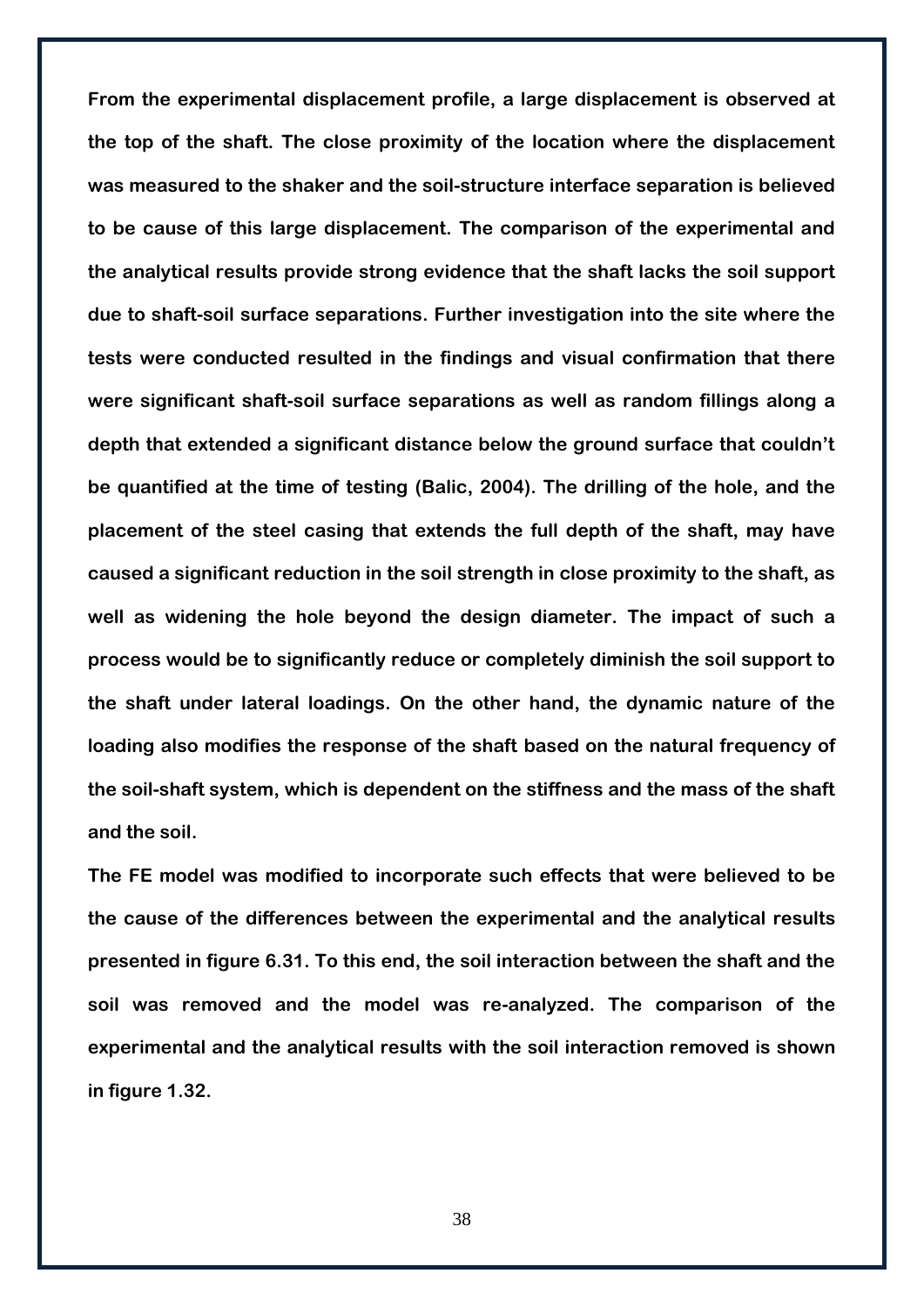

**Figure 1.32 – Comparison of the experimental and the analytical results for various excitation frequencies with the soil interaction removed.**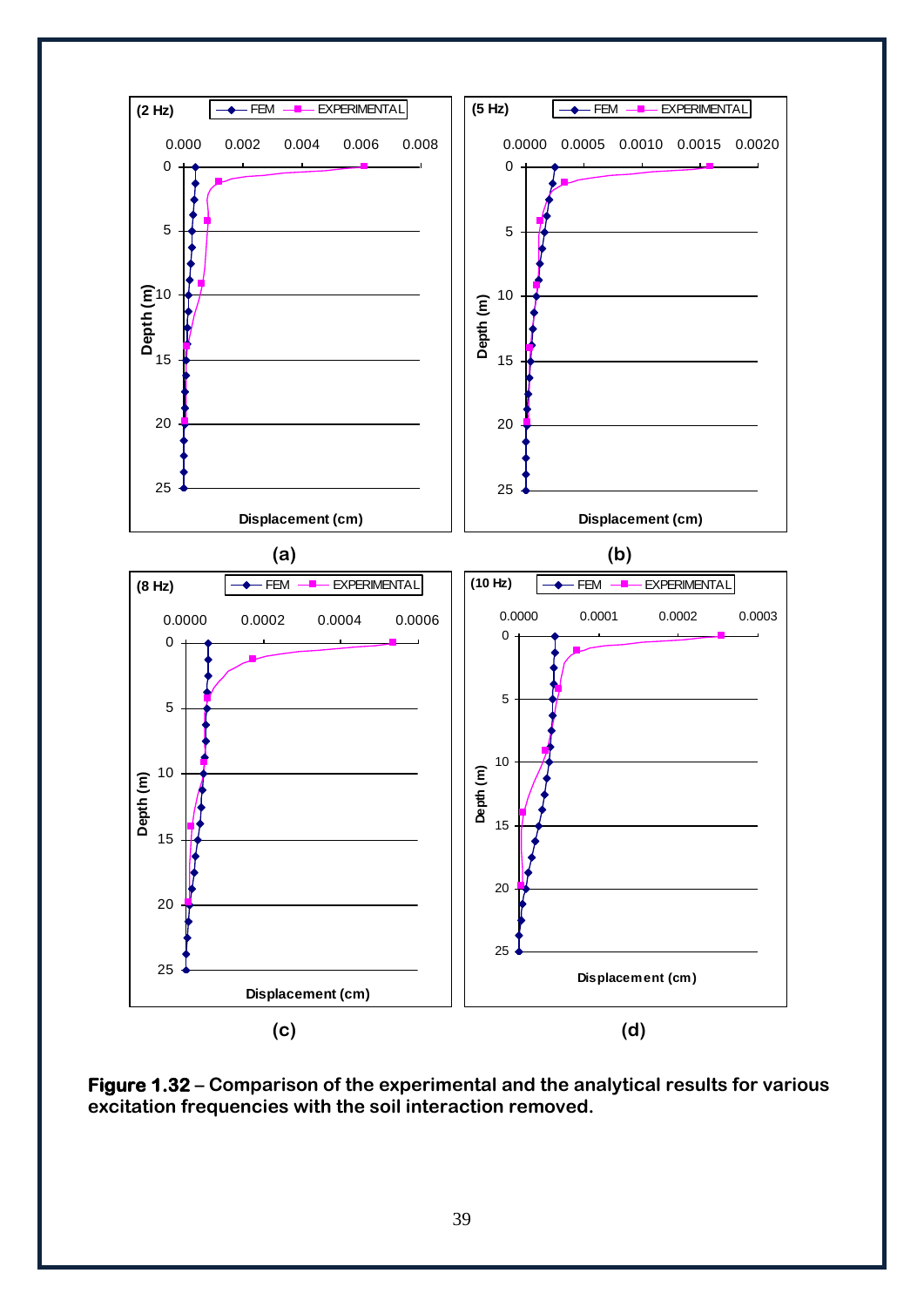**The removal of soil support resulted in analytical results in better correlation with experimental results. As the experimental evidence suggests, the analytical model showed that the stiff steel shell-concrete shaft resists the lateral load without the soil support.**

**Figure 6.33 shows the shaft displacements under dynamic loadings with different frequencies. Figure 6.34 shows the corresponding analytical displacement results. The displacement result at the ground level has been removed from figures 1.33 and 1.34.**



**Figure 1.33 –Experimental displacement values along the shaft depth (Balic, 2004)**



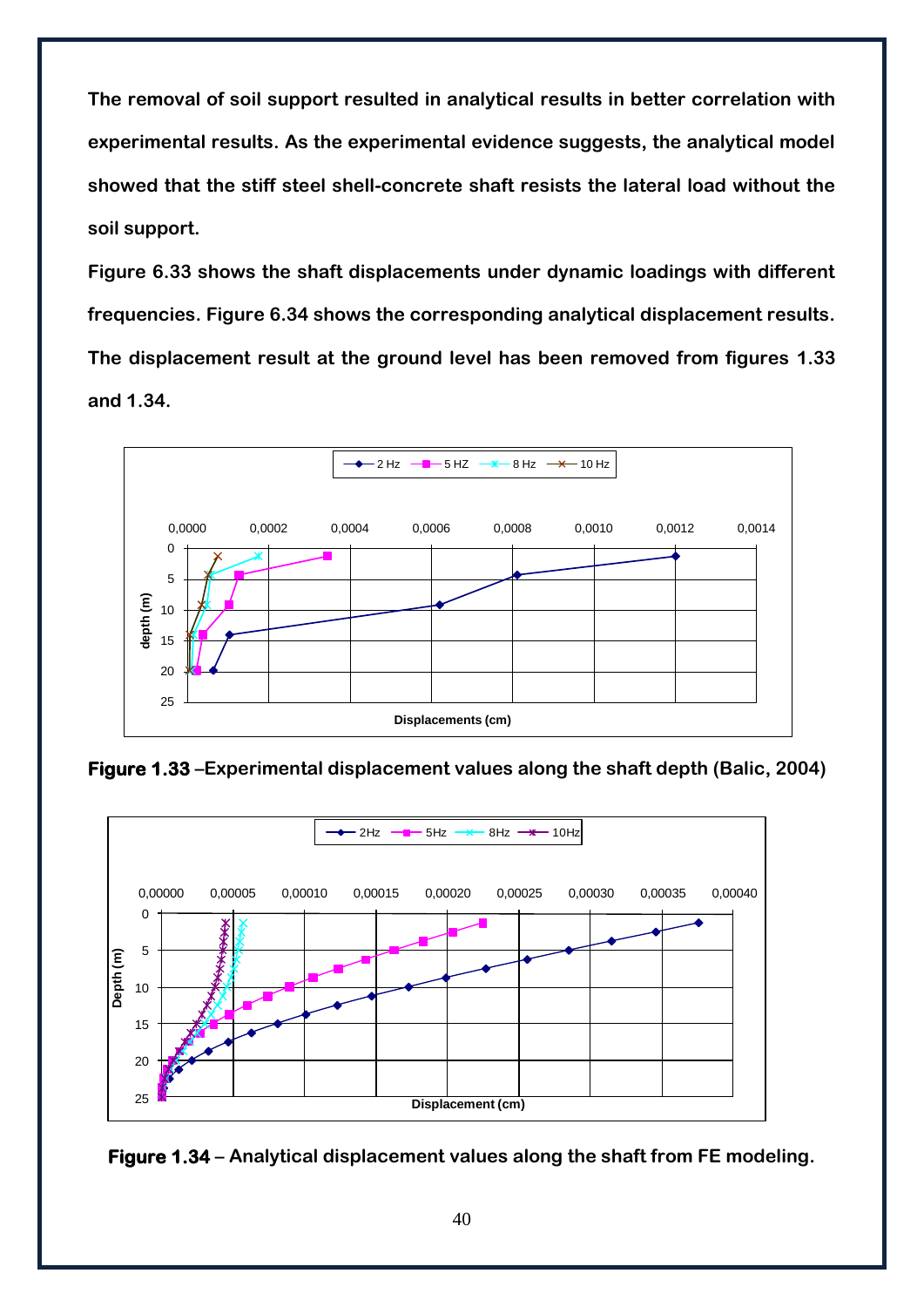**The analytical model has predicted the variation of the response of the shaft to cyclic loading similar to the experimental results. Due to the low natural frequency of the shaft, the lateral response for higher frequencies is lower.**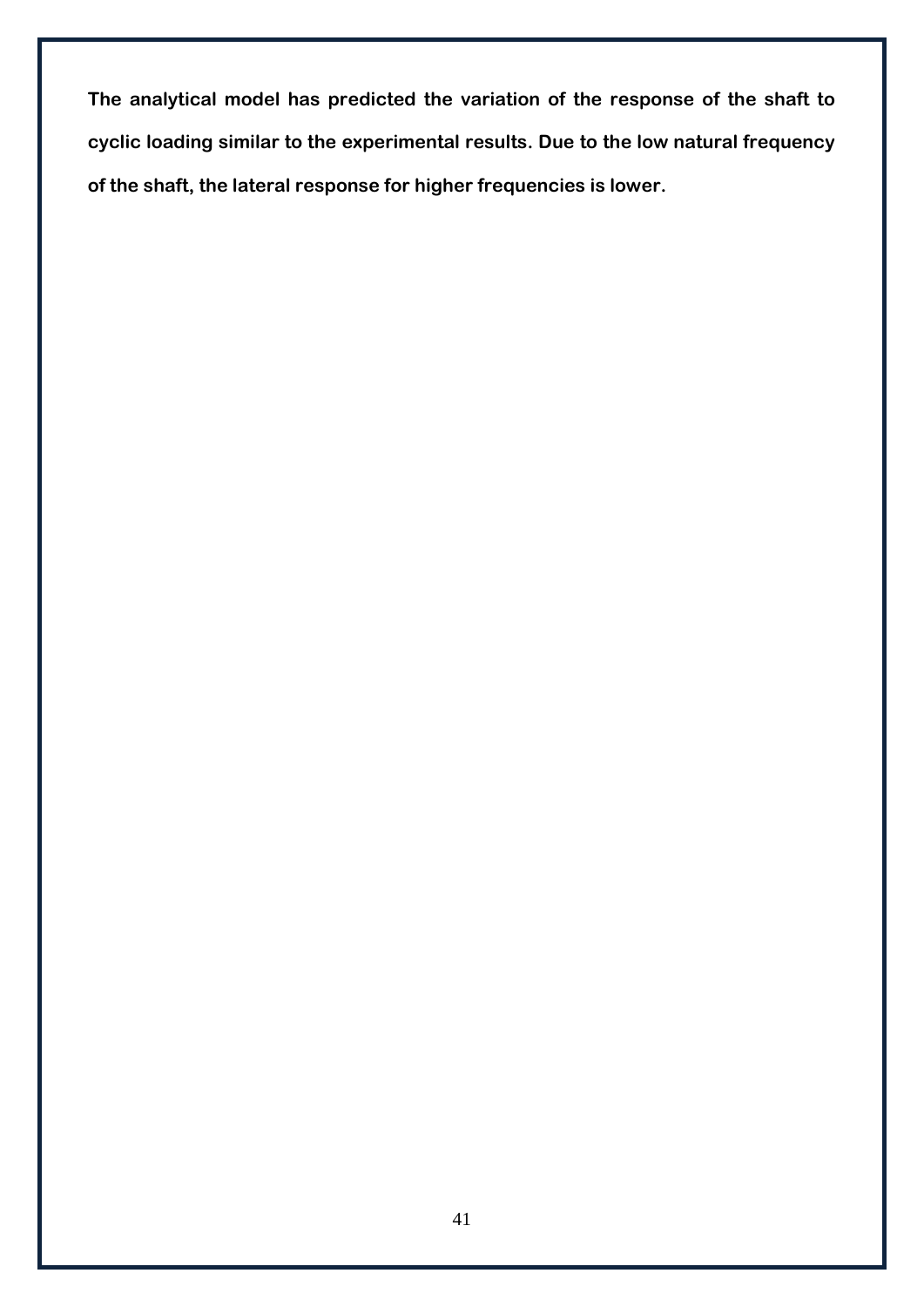# <span id="page-43-0"></span>**REFERENCES**

- **1. ABAQUS Standard/Explicit Manuals versions 6.3&6.4**
- **2. Anderson, Townsend. (2002) "A Laterally Loaded Pile Database". Deep Foundations 2002: An International Perspective on Theory, Design, Construction, and Performance pp. 262-273**
- **3. Baker (1993). "Use of Pressuremeter in Mixed Highrise Foundation Design". Design and Performance of Deep Foundations: Piles and Piers in Soil and Soft Rock pp. 1-13**
- **4. Boulanger, Hutchinson, Chai, Idriss (2004). "Estimating Inelastic Displacements for Design: Extended Pile-Shaft-Supported Bridge Structures" Earthquake Spectra, Vol. 20, No. 4, pp. 1081-1094.**
- **5. Bowles (1997). "Foundation Analysis and Design 5th Edition" MacGraw-Hill Companies**
- **6. Briaud, Buchanan (2000) "Introduction to Soil Moduli".**
- **7. Briaud, L.L., Smith, T.D. Tucker, L. (1985). "Pressuremeter Design Method for Laterally Loaded Piles," Proceedings of the XI International Conference on Soil Mechanics and Foundation Engineering, San Francisco, CA, U.S.A.,**
- **8. Briaud, Johnson, Stroman (1984). "Lateral Load Test of an Aged Drilled Shaft" Laterally loaded deep foundations: Analysis and performance, STP 835 pp. 172-181**
- **9. Britto, Gunn, (1987) Critical State Soil Mechanics Via Finite Elements Ellis Horwood Limited**
- **10. Chen, Liu (1990). "Development in Geotechnical Engineering 52 -Limit Analysis and soil plasticity" -Elsevier Publishing**
- **11. Chen, Mizuno (1990) "Developments in geotechnical engineering53 -Nonlinear Analysis in Soil Mechanics Theory and Implementation"- Elsevier Publishing**
- **12. Chen (1975) "Development in Geotechnical Engineering 7 -Limit Analysis and soil plasticity"- Elsevier Publishing**
- **13. Choi, Oh, Kwon, Kim. (2002) "A Numerical Analysis for Axial and Lateral Behavior of Instrumented Steel Pipe Piles". Deep Foundations 2002: An International Perspective on Theory, Design, Construction, and Performance pp. 289-304**
- **14. Cook, Malkus, Plesha, Witt (2002). "Concepts and Applications of Finite Element Analysis 4th Edition" John Wiley and Sons Inc.**
- **15. Dameron, Arzoumanidis, Bennett, Malik (1999). "Seismic Analysis and Displacement Based Evaluation of the Brooklyn-Queens Expressway".**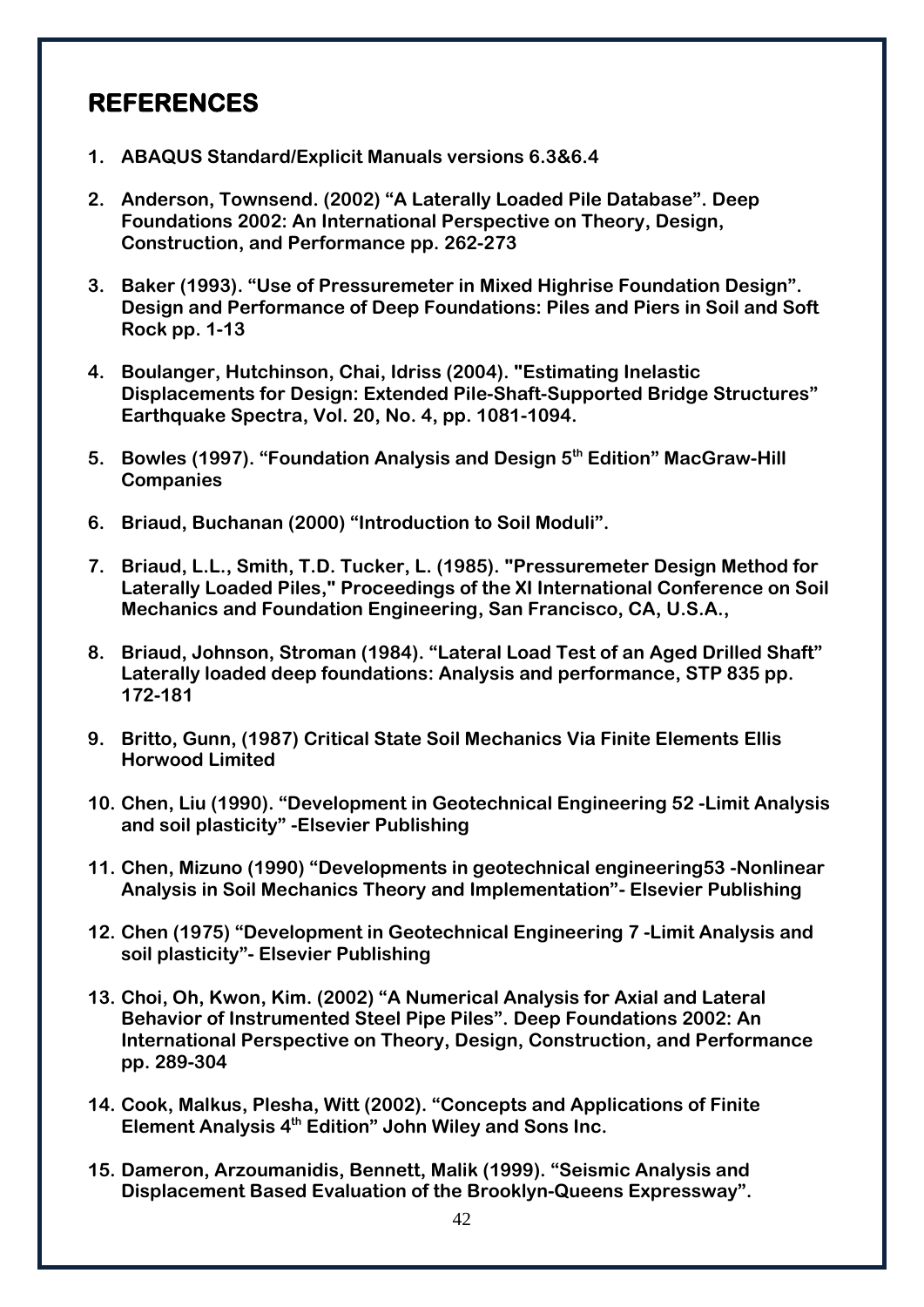- **16. Das (1999) "Principles of Foundation Engineering 4th edition" PWS Publishing**
- **17. Dessai, Abel (2002). "Introduction to Finite Element Modeling". CBS Publishers & Distributers**
- **18. Duggal, Bohinsky, Chu. (1989) "Comparative Performance of Two Pile Types" Foundation Engineering, pp. 943-956**
- **19. Habigaghi, K. and Langer, J.A. (1984). "Horizontal Subgrade Modulus of Granular Soils". Laterally loaded deep foundations: Analysis and performance, STP 835 pp. 21-34**
- **20. Horvath, (1984). "Simplified Elastic Continuum Applied to the Laterally Loaded Pile Problem". Laterally loaded deep foundations: Analysis and performance, Laterally loaded deep foundations: Analysis and performance, STP 835 pp. 229-238**
- **21. Horvath J.S. (2002) "Soil-Structure Interaction Research Project:Basic SSI Concepts and Applications Overview" Report No. CGT-2002-2**
- **22. Huang, Ye, Tang. (2002) "Dynamic Coupled Analysis for Earthquake Response of Pile Foundations". Deep Foundations 2002: An International Perspective on Theory, Design, Construction, and Performance pp. 396-404**
- **23. Kappos, Sextos (1999) "Effect of Foundation Type and Compliance on Seismic Response on RC Bridges". Journal of bridge engineering, Vol.6, No.2, March 2001.**
- **24. Kulhawy. (2002) "Observations on Some Shortcomings in Foundation Analysis and Design". Deep Foundations 2002 (GSP 116), pp.1-5.**
- **25. Kulhawy, Cushing.(2002) "Drained Elastic Behavior of Drilled Shafts in Cohesionless Soils". Deep Foundations 2002: An International Perspective on Theory, Design, Construction pp. 22-36**
- **26. Kulhawy, Agaiby, Trautmann (1996) "On large scale model testing of laterally loaded drilled shafts in sand " Geotechnical Testing Journal , vol.v19., no.n1., pp.pp32-40.**
- **27. Kulhawy, F. H. (1991). "Drilled shaft foundations , Foundation engineering handbook".**
- **28. Kumar, Kort, Hosin, and Chong (2004) "Lateral Load Tests on Small Diameter Drilled Piers"**
- **29. Kumar, Alizadeh (2002). "Lateral Load-Deflection Response of Single Piles in Sand".**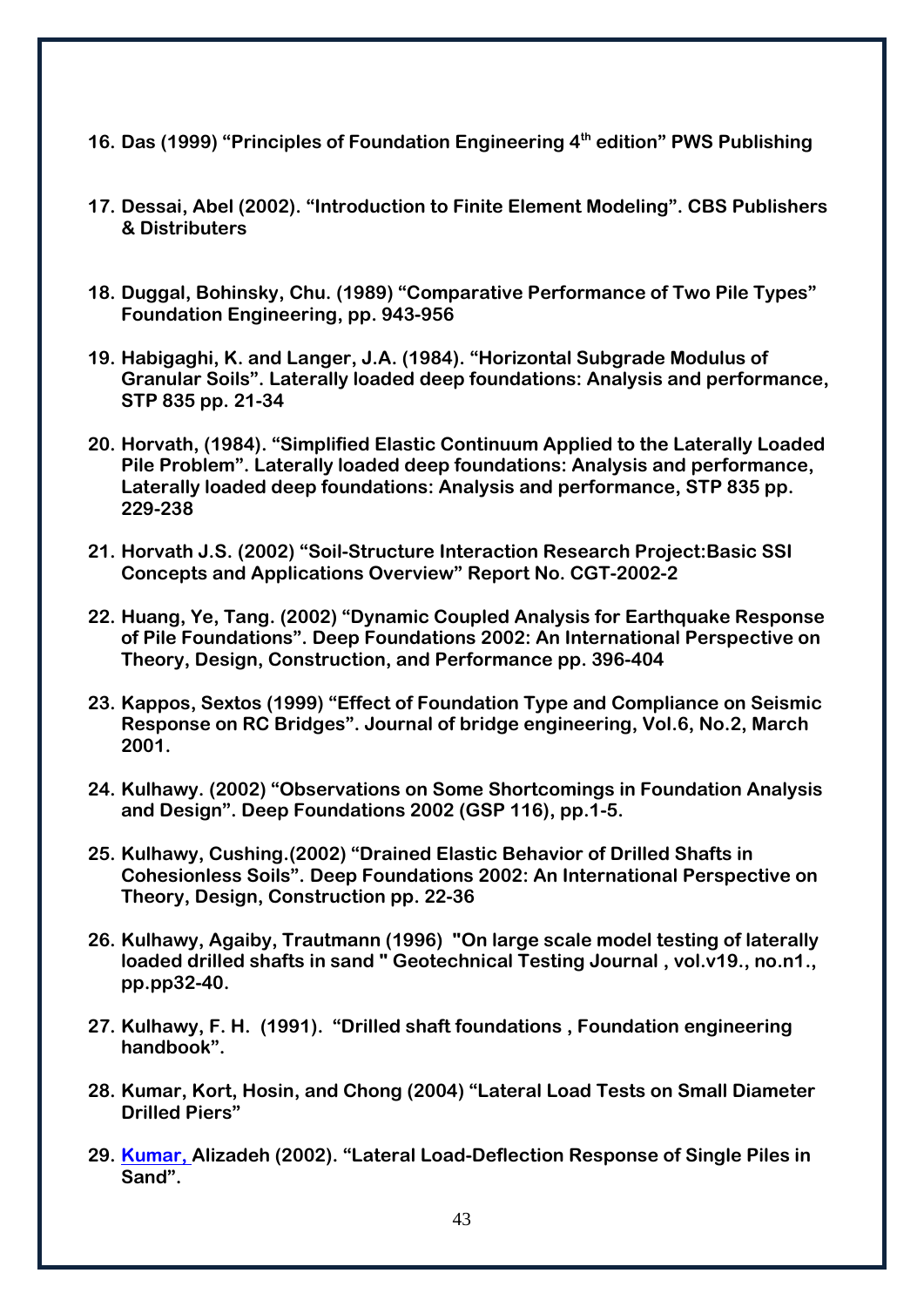- **30. Kort, Kumar, Hosin, Ng (2002) "Lateral Load Tests on Small Diameter Drilled Piers".**
- **31. Lin,Yang, Juang, Lee (2000). "Analysis of Laterally Loaded Piles in a Two-Layered Elastic Medium".**
- **32. Lee, Kane, Bennett, Drumm (1989) "Investigation and Modeling of Soil-Structure Interface Properties"**
- **33. Lee (1991) "Discrete Layer Analysis of Laterally Loaded Piles".**
- **34. Long, Reese (1984). "Testing and Analysis of Two Offshore Drilled Shafts Subjected to Lateral Loads". Laterally loaded deep foundations: Analysis and performance, STP 835 pp. 215-228**
- **35. Luna, Jadi (1998) "Determination of Dynamic Soil Properties Using Geophysical Methods".**
- **36. Macklin, Nelson, Chou (1993) "A Lateral Load Test on Seven Foot Diameter Caissons".**
- **37. Maharaj (1997)"Load-Deflection Response of Laterally LoadedSingle Pile by Nonlinear Finite Element Analysis".**
- **38. Matlock, Reese, (1960). Generalized Solutions for laterally Loaded Piles, Journal of the Soil Mechanics and Foundations Division, ASCE, Vol.86, No SM5, Proc.Paper 2626, pp.63-91**
- **39. Motan, Gabr. (1989) "A Flat-Dilatometer Study of Lateral Soil Response."**
- **40. Neate (1983) "Augered Cast in Place Piles".**
- **41. Neely (1979) "Bearing pressure-SPT Correlations for Expanded Base Piles in Sand".**
- **42. Olson, Clifford, Wright (1983) "Nondestructive Testing of Deep Foundation with Sonic Methods".**
- **43. Petek, Felice, Holtz. "Capacity Analysis of Drilled Shafts with Defects".**
- **44. Pise, P. J. (1983), Lateral Response of Free-Head Pile, Journal of Geotechnical Engineering, ASCE, Vol. 109, No.8 pp. 1126-1131.**
- **45. Popov (1998) "Engineering Mechanics of Solids 2nd Edition" Prentice Hall Publishing.**
- **46. Prakash, Sharma (1990) "Pile Foundations in Engineering Practice". John Wiley and Sons Inc.**
- **47. Puppala, Moalim (1986) "Evaluation of Driven Pile Load Capacity Using CPT Based LCPC and European Interpretation Methods".**